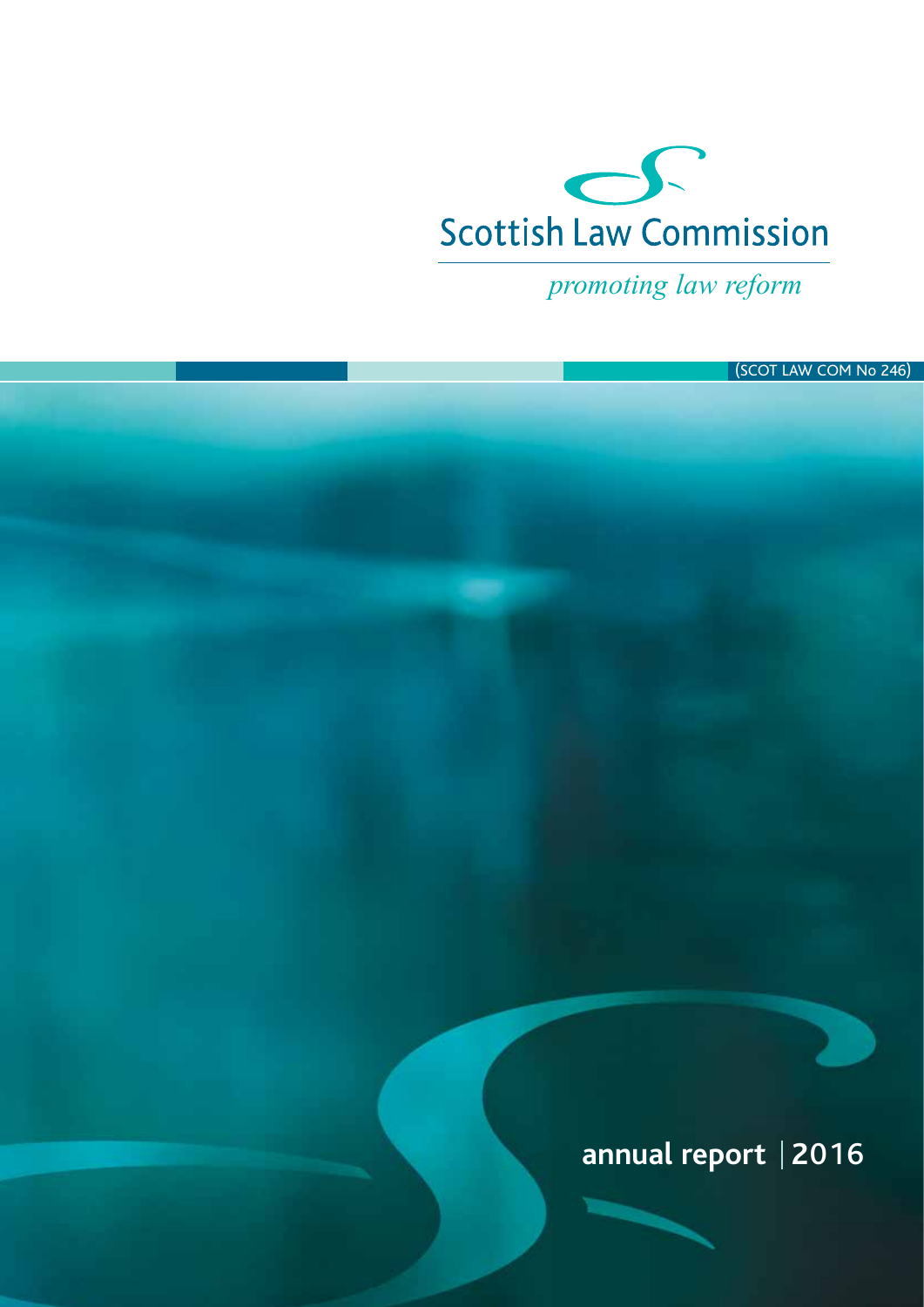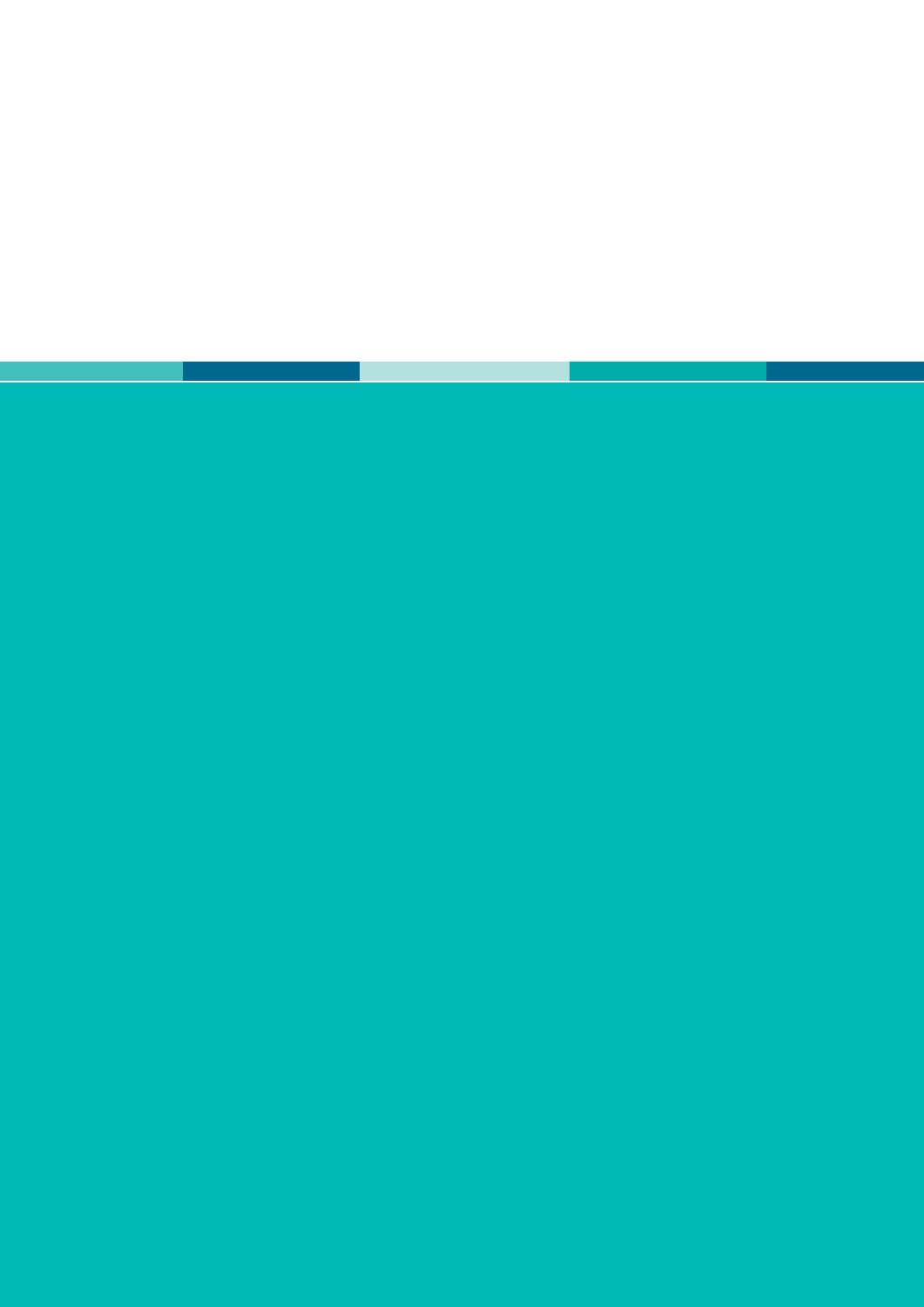

*promoting law reform*

The Commission was established under the Law Commissions Act 1965

### **Our function**

To recommend reforms to improve, simplify and update the law of Scotland

### **Our role**

To play a leading role in developing the law for the people of Scotland so that it is just, principled, responsive and easy to understand

# annual report | 2016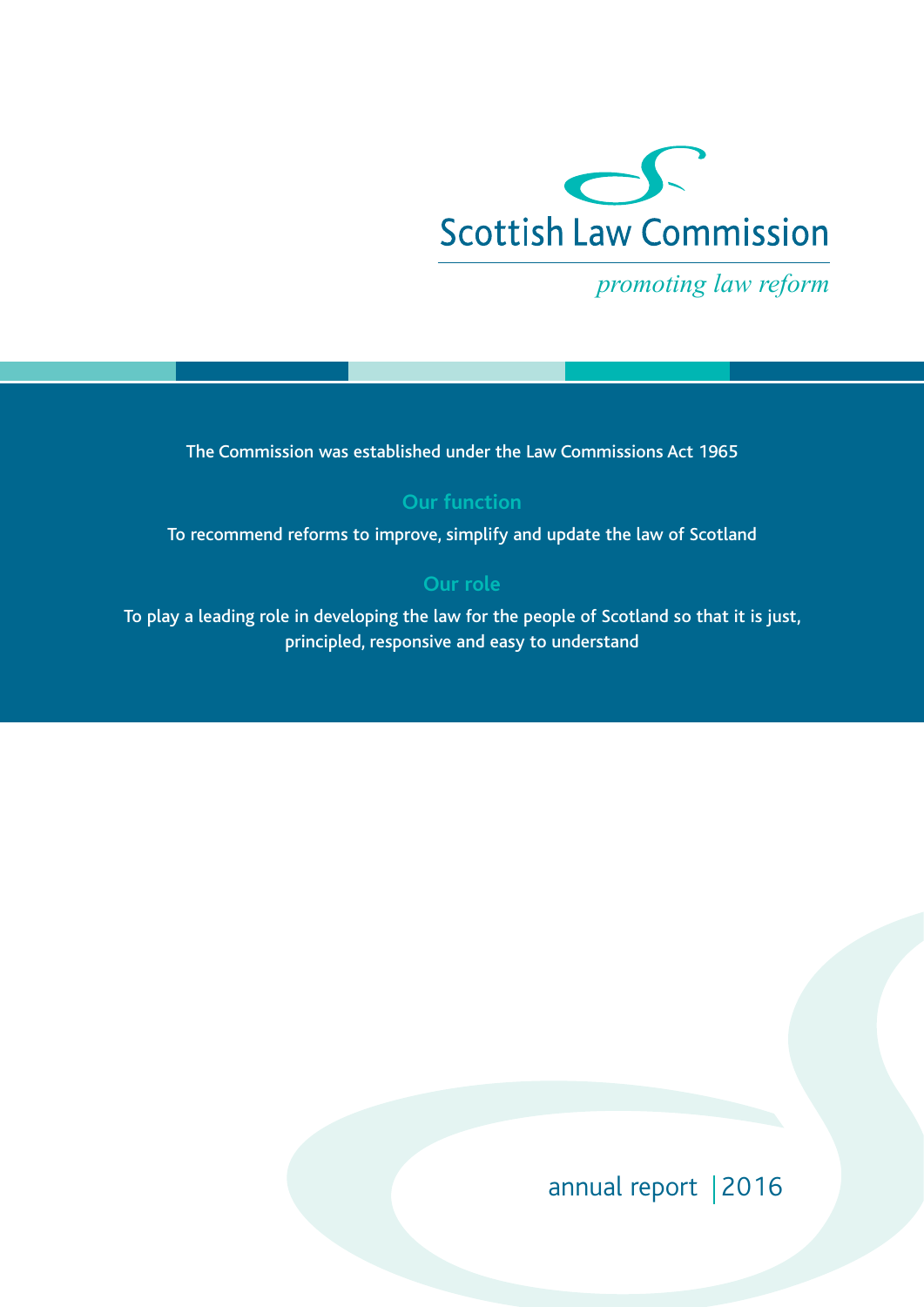

*Commissioners and Chief Executive* 

*(left to right) Professor Hector MacQueen, Malcolm McMillan (Chief Executive), The Hon Lord Pentland (Chairman), Dr Andrew Steven, David Johnston QC, Mrs Caroline Drummond*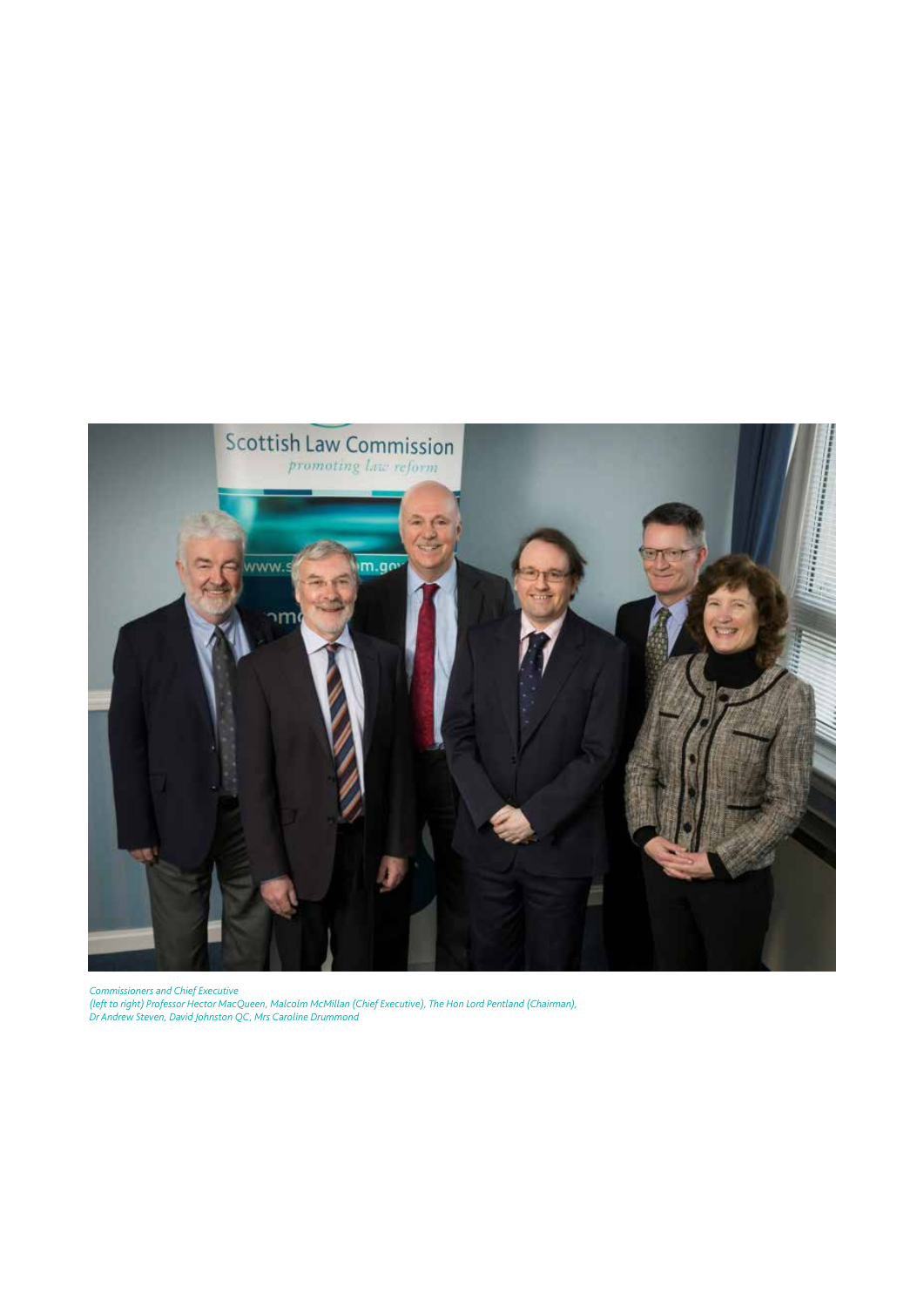

*promoting law reform*

# Annual Report 2016

To: Michael Matheson MSP, Cabinet Secretary for Justice

We are pleased to submit to the Scottish Ministers our Annual Report for the year to 31 December 2016.

Pue 3 Culler L<br>Dummand OF trum<br>Hertor & Hunder<br>Andrew JM Steven

PAUL B CULLEN, Chairman CAROLINE DRUMMOND DAVID JOHNSTON HECTOR L MACQUEEN ANDREW J M STEVEN

Malcolm McMillen

Malcolm McMillan, Chief Executive 21 February 2017

Laid before the Scottish Parliament by the Scottish Ministers under section 3(3) of the Law Commissions Act 1965.

February 2017

**SG/2017/21**  Scot Law Com No 246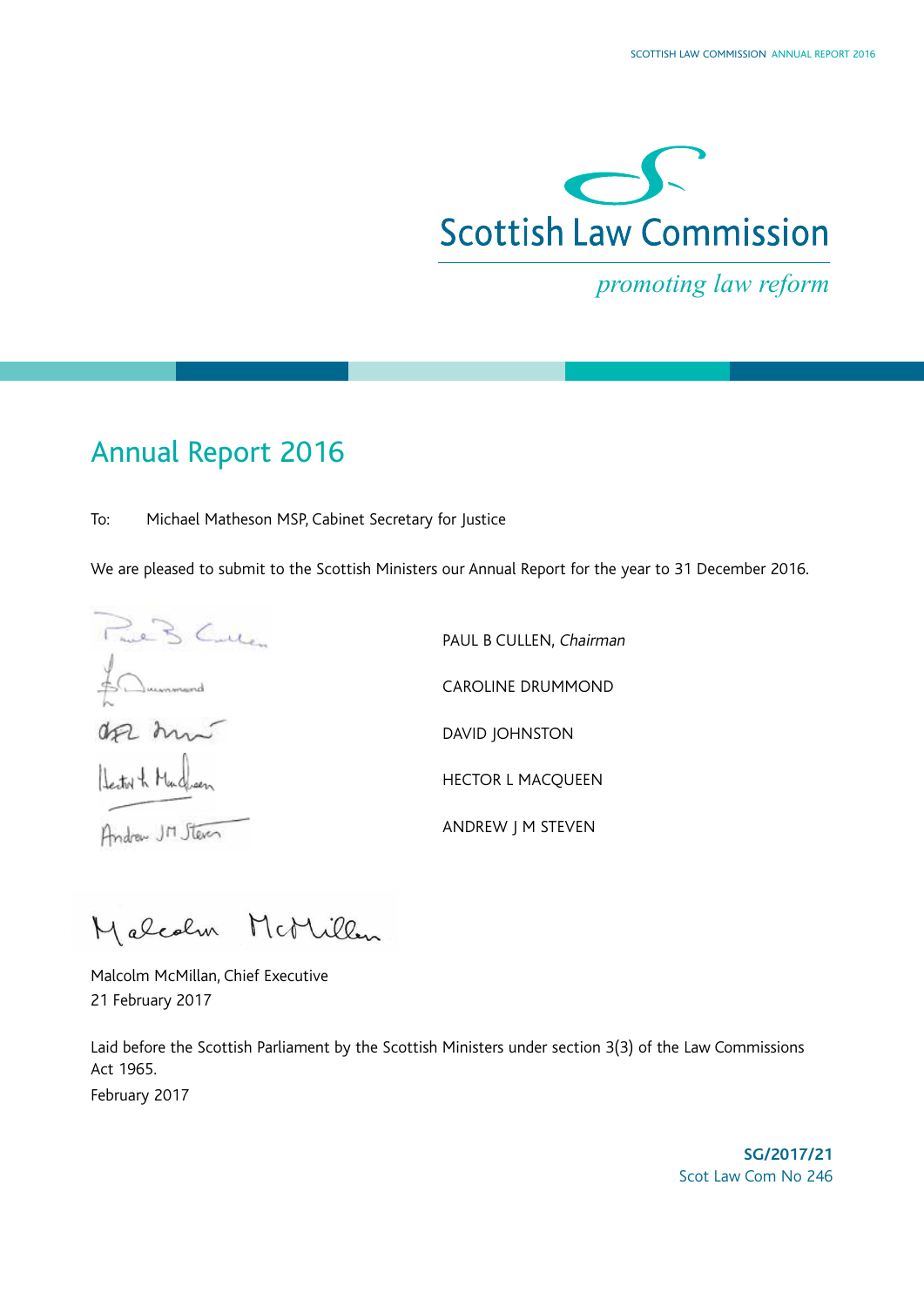© Crown copyright 2017



 Information Policy Team, The National Archives, Kew, Richmond, Surrey, TW9 4DU; or email: You may re-use this publication (excluding logos and any photographs) free of charge in any format or medium, under the terms of the Open Government Licence v3.0. To view this licence visit http://www.nationalarchives.gov.uk/doc/open-government-licence/version/3 ; or write to the psi@nationalarchives.gsi.gov.uk.

Where we have identified any third party copyright information you will need to obtain permission from the copyright holders concerned.

This publication is available on our website at: www.scotlawcom.gov.uk

Any enquiries regarding this publication should be sent to us at: info@scotlawcom.gsi.gov.uk

ISBN: 978-0-9935529-5-3

Produced for the Scottish Law Commission by APS Group Scotland, 21 Tennant Street,<br>Edinburgh EH6 5NA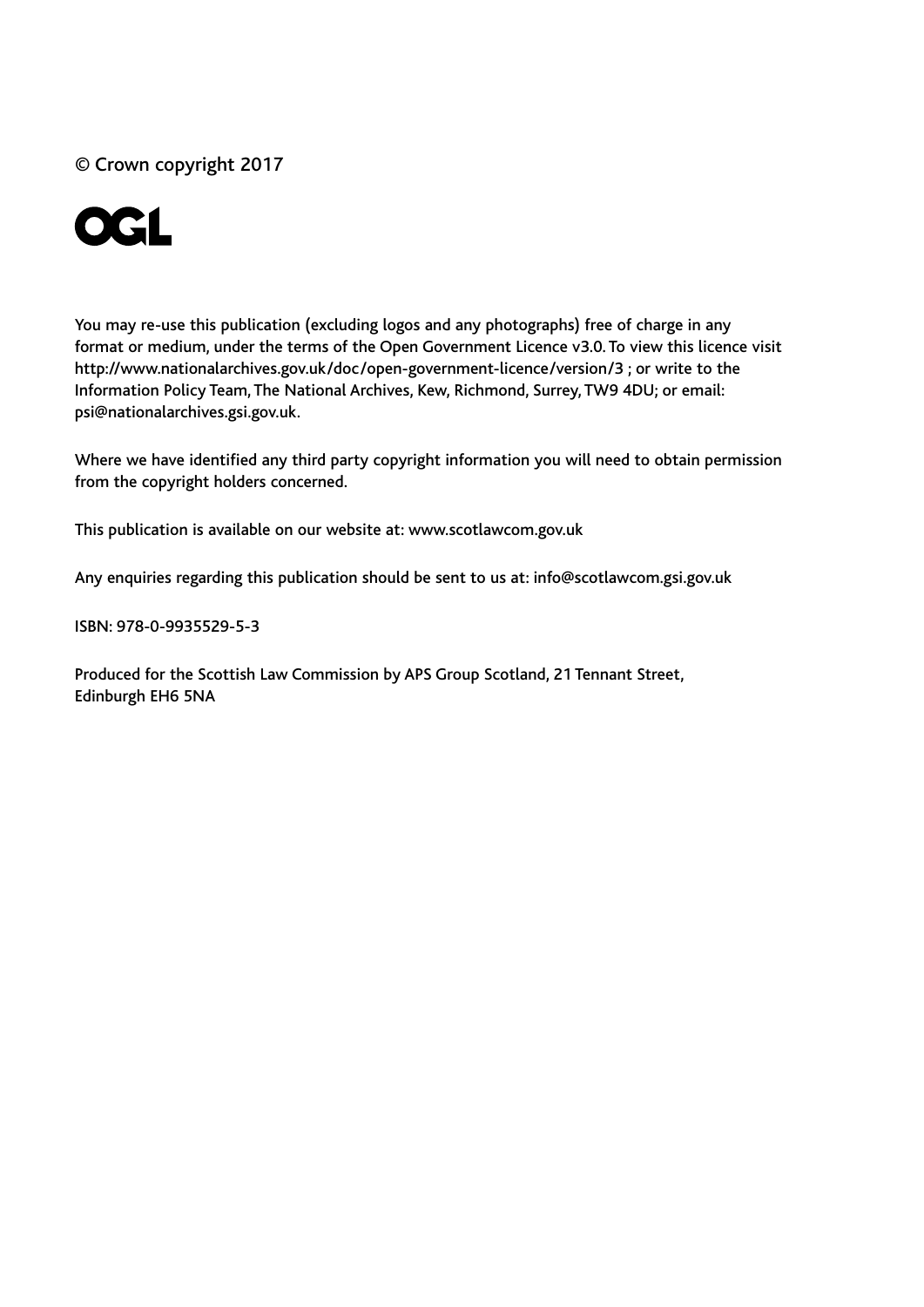# **Contents**

| Chairman's foreword                   | 7  |
|---------------------------------------|----|
| <b>Publications 2016</b>              | 9  |
| Implementation of our reports 2016    | 10 |
| Law reform projects                   | 11 |
| Consolidation and statute law repeals | 21 |
| Promoting law reform                  | 22 |
| Publications planned for 2017         | 25 |
| Commissioners and staff               | 26 |
| The Commission's running costs 2016   | 27 |

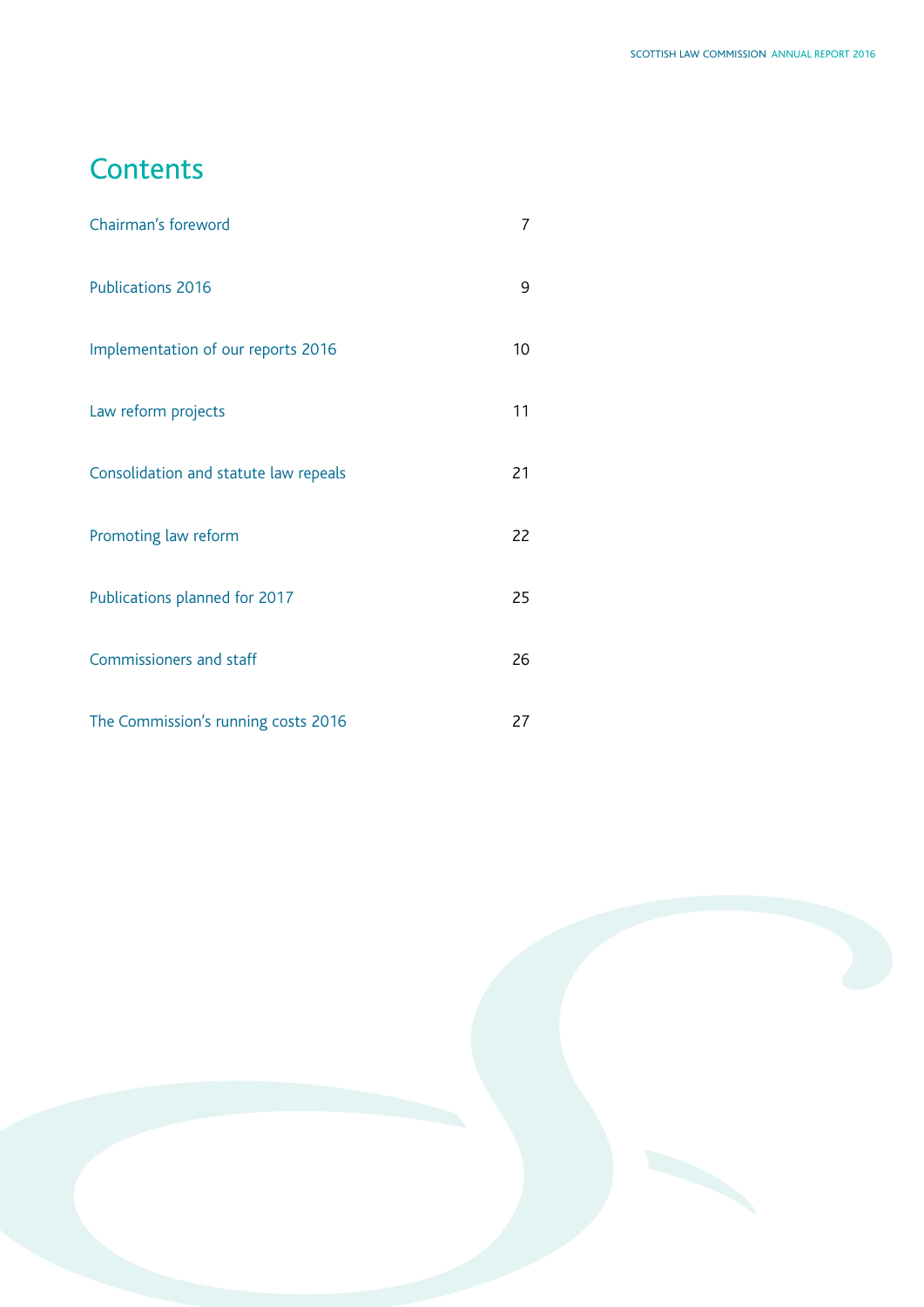

*Commissioners and staff*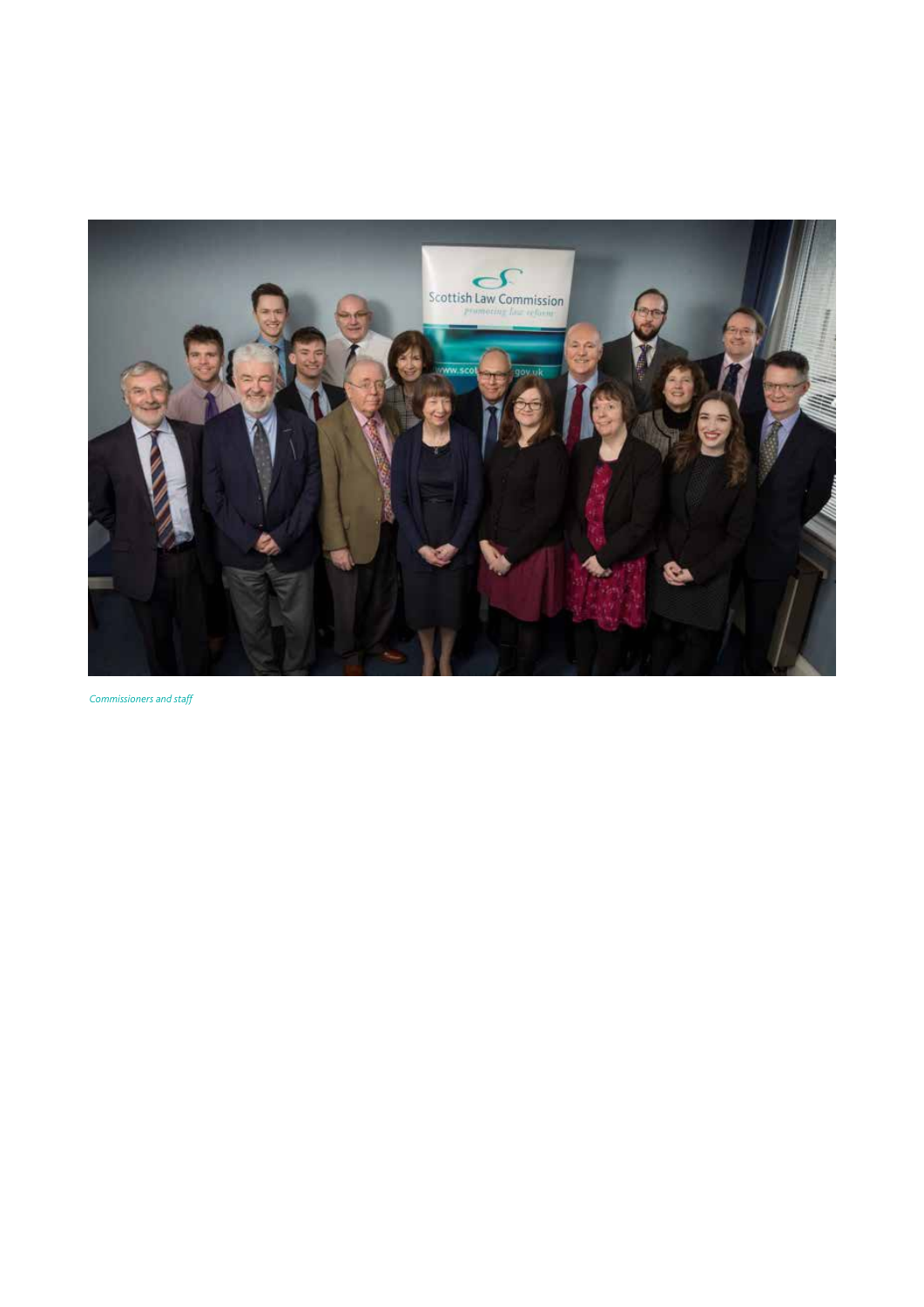# Chairman's foreword



2016 was another busy and productive year for law reform in Scotland. We published Discussion Papers on the law of defamation, penalty clauses, and aspects of the law of prescription. We produced a Report and a draft Bill on third party rights in contract; it is pleasing to report that legislation on the subject has recently been introduced in the Scottish Parliament. We submitted a substantial report to the Scottish Government drawing together responses to our compulsory purchase consultation exercise; we hope that this can provide a platform for further consideration of reform in this challenging and important area. We have continued to make progress with our large project on reform of the law on moveable transactions. On our joint project on reform of electoral law, we published (with the Law Commission for England and Wales and the Northern Ireland Law Commission) an interim report in February 2016. This contained important recommendations for reform of electoral law and was provided to enable the UK and Scottish Governments to decide whether, and in what form, the joint project should continue.

I am pleased to present the Annual Report of<br>
the Scottish Law Commission for 2016. The<br>
Report explains our law reform work over the<br>
past year.<br>
Past year.<br>
Past year.<br>
Past year.<br>
Past year.<br>
Past year.<br>
Past year.<br>
Pas The Scottish Law Commission is an<br>
independent statutory body responsible for<br>
promoting reform of the law of Scotland; we<br>
is an increasingly important aspect of our work.<br>
is an increasingly important aspect of our work.

patents, trade marks, and designs; a Bill is making its way Cover areas of the law devolved to Holyrood<br>
and areas reserved to Westminster. We select<br>
our law reform projects based on public<br>
consultation; we work closely with<br>
consultation; we work closely with<br>
consultation; we w at Westminster.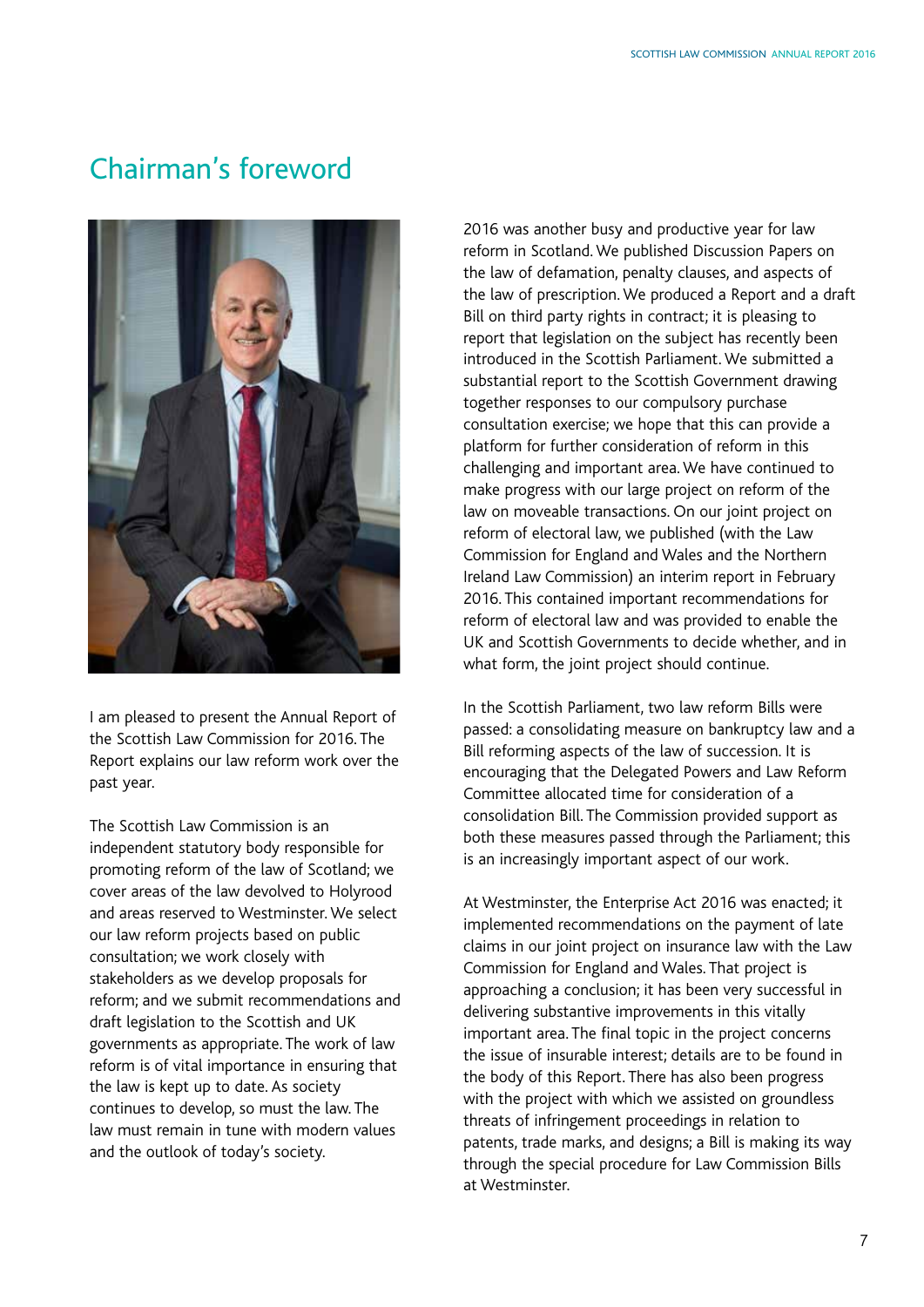During the year, the Scottish Law Commission and the Scottish University Law Schools entered into a Memorandum of Understanding. I believe this to be a major step forward. It represents a strengthening of the good relationships we have always enjoyed with the academic community in Scotland. The aim of the new scheme is to promote greater collaboration and enhanced joint working. The first placement at the Commission has already taken place; this has proved to be very successful. I look forward keenly to seeing the scheme develop.

We have continued to review and improve our methods of working to ensure that they are fit for the modern age and that we communicate with civil society as effectively as possible. With these aims in mind, we decided that in future we would publish our work only in electronic form on our website. We posted several videos explaining aspects of our work on YouTube, including a discussion on law reform between me and James Wolffe QC, then Dean of the Faculty of Advocates and now the Lord Advocate; the videos are also accessible on our website. We have continued to take advantage of the opportunities presented by social media to reach out to a wide audience. We distribute regular electronic bulletins to our extensive network of contacts.

At the end of 2015 I suggested that it would be opportune to re-examine the way in which the Commission works with the Scottish Government, especially in relation to the selection of our projects and the provision of support for our work as projects develop. I look forward to making progress with the Scottish Government on these matters in 2017.

The Scottish Parliament has an important part to play in the work of law reform. I thank the Presiding Officer for his encouragement and support. I am grateful to all the Members of the Scottish Parliament who have contributed to consideration of law reform measures and who have taken an interest in the work of law reform.

In 2017 we will consult on the contents of our next programme of law reform, our 10th Programme. We are determined to ensure that we engage as widely as possible with a view to ensuring that we select the right projects. I would encourage everyone with an interest in the law to become involved in this exercise. We want to ensure that we fully understand the problems at the sharp end.

 appreciation of the dedication, support, and Finally, I wish to record my sincere hard work of all my colleagues at the Commission.

Paul 3 Culle

The Hon Lord Pentland *Chairman*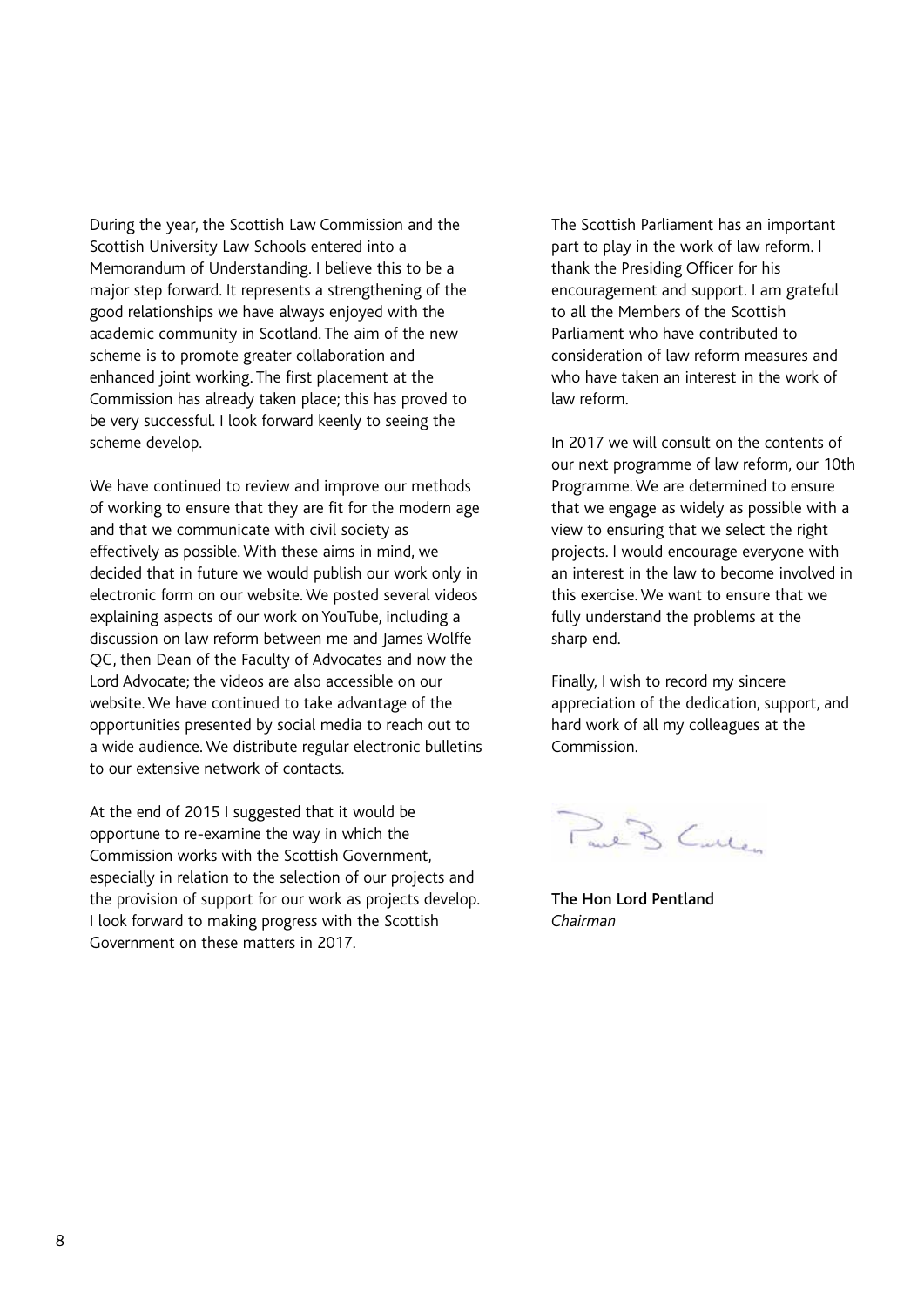# Publications 2016

| <b>PUBLICATION</b>                                                                 | <b>DATE OF PUBLICATION</b> |
|------------------------------------------------------------------------------------|----------------------------|
| <b>Annual Report 2015</b><br>(Scot Law Com No 244)                                 | 19 February 2016           |
| <b>Discussion Paper on Prescription</b><br>(DP No 160)                             | 22 February 2016           |
| <b>Discussion Paper on Defamation</b><br>(DP No 161)                               | 17 March 2016              |
| Review of Contract Law - Report on Third Party Rights<br>(Scot Law Com No 245)     | 15 July 2016               |
| <b>Review of Contract Law - Discussion Paper on Penalty Clauses</b><br>(DP No 162) | 30 November 2016           |

### Other publications

Along with the Law Commission for England and Wales and the Northern Ireland Law Commission, we published a joint interim Report on Electoral Law on 4 February.

We published a Report on the Consolidated Responses to our Discussion Paper on Compulsory Purchase on 22 September.

These papers are not included in our numbered series of published reports but are available in electronic form on our website.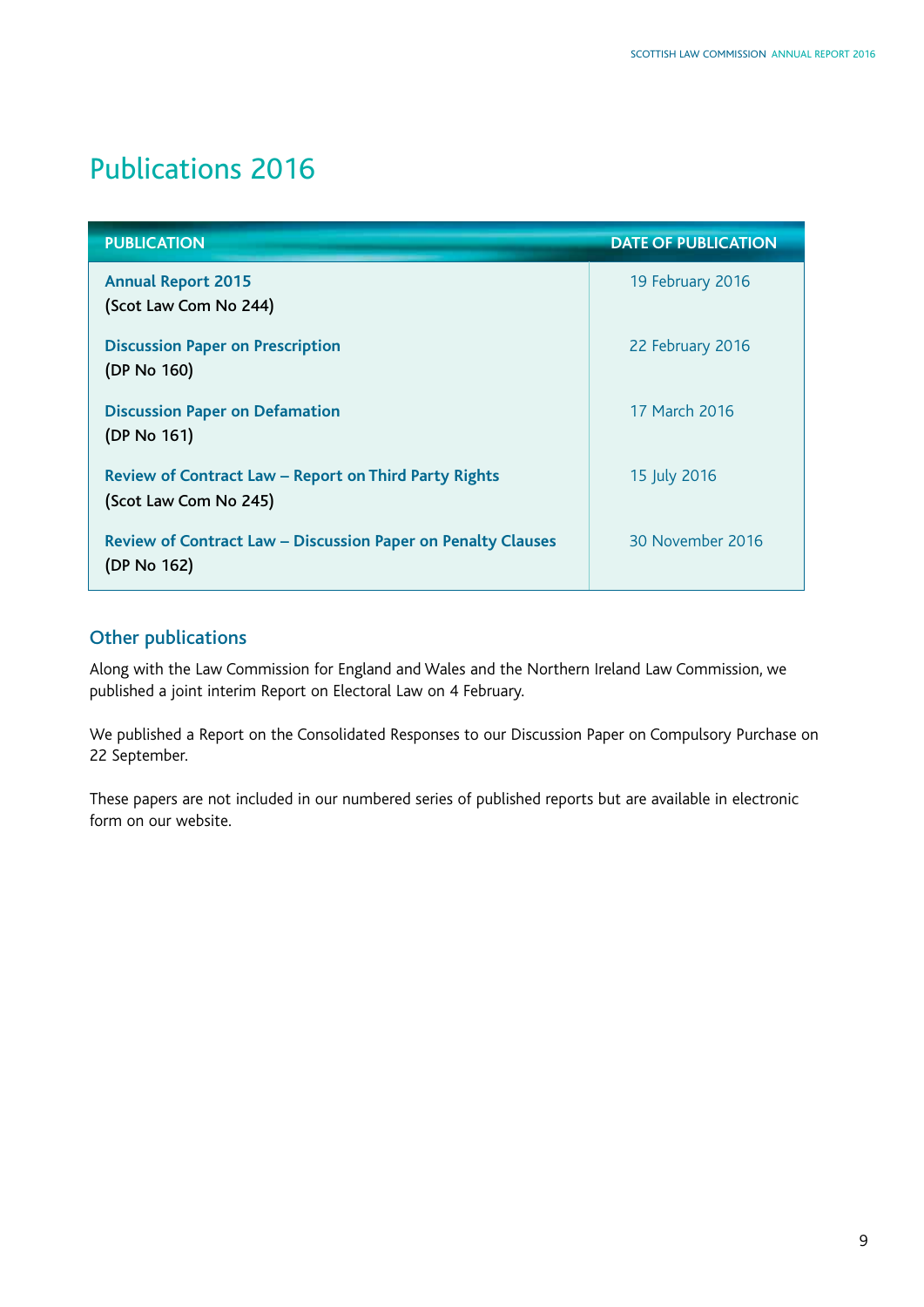# Implementation of our reports 2016

 for reform are contained in reports, which effect to our recommendations. Most of our The Commission's statutory function is to provide independent advice to Government on the reform of Scots law. Our recommendations usually include a draft Bill which would give reports are submitted to the Scottish Ministers but some are submitted to UK Ministers where the subject matter involves areas of law reserved to the UK Parliament.

 Scottish Parliament or, where appropriate, the UK Government and UK Parliament. In both Implementation of our recommendations is a matter for the Scottish Government and cases the Commission usually provides assistance to Government officials during the Parliamentary stages of the Bill.

### **Acts passed by the Scottish Parliament in 2016**

#### Bankruptcy (Scotland) Act 2016

 the Commission's Report, in 2013, on the The Bankruptcy (Scotland) Act 2016 was passed by the Scottish Parliament, and received Royal Assent on 28 April 2016. The Act consolidates the Bankruptcy (Scotland) Act 1985 and subsequent legislation relating to bankruptcy in Scotland. It follows on from Consolidation of Bankruptcy Legislation in **Scotland** 

This was the first consolidation Bill produced by the Commission to be considered by the Delegated Powers and Law Reform Committee of the Parliament. Gregor Clark, the Commission's Parliamentary Counsel, briefed the Committee on the drafting of the Bill and subsequently attended the Committee meetings to give detailed evidence on the provisions of the Bill.

#### Succession (Scotland) Act 2016

The Succession (Scotland) Act 2016 was passed by the Scottish Parliament, and received Royal Assent on 3 March 2016. The Act makes technical changes to the law of succession in Scotland, partially implementing our Report on Succession published in 2009.

This was the second Bill to be considered by the Delegated Powers and Law Reform Committee under the special process introduced by the Parliament for certain Commission Bills.

### **Acts passed by the United Kingdom Parliament in 2016**

#### Enterprise Act 2016

 Business Disclosure; Warranties; Insurers' Remedies for In our joint Report with the Law Commission for England and Wales on Insurance Contract Law: Fraudulent Claims; and Late Payment, published in 2014, we recommended legislation to deal with late payment of insurance claims.

The Enterprise Act 2016 was enacted by the UK Parliament to implement the recommendations, and received Royal Assent on 4 May 2016. It amends the Insurance Act 2015 to require insurers to pay valid claims within a reasonable time otherwise policyholders are entitled to damages for foreseeable loss which they suffer.

A table providing information about implementation of our Reports can be found on the Publications page of our website: **[www.scotlawcom.gov.uk](https://www.scotlawcom.gov.uk)**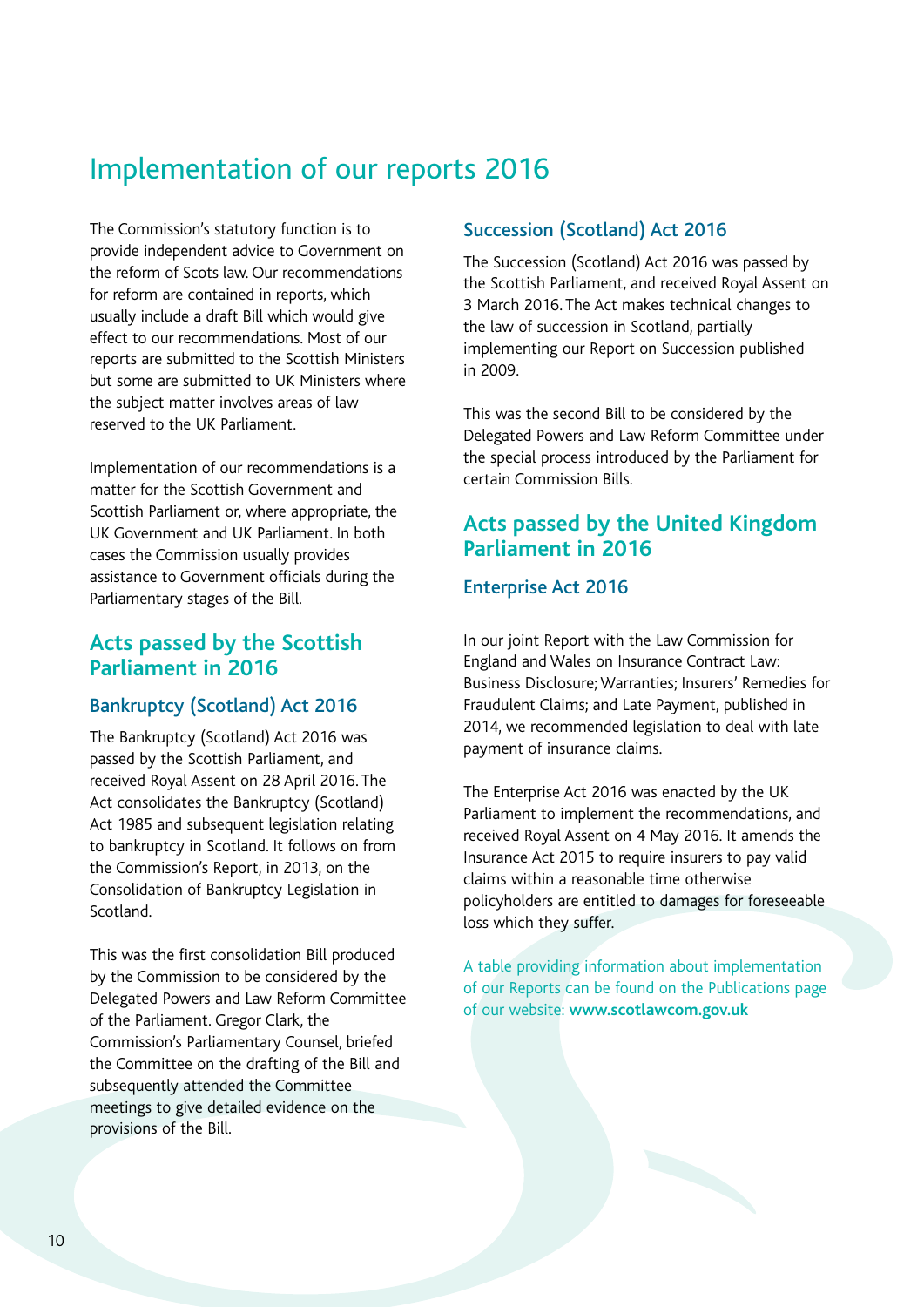# Law reform projects

The Commission's law reform work stems from our programmes of law reform and from references from Scottish Ministers and, on occasions, UK Ministers.

# **Programmes of law reform**

Our Ninth Programme outlines our law reform projects for the period of three years from 2015 to the end of 2017. It was published in February 2015, following extensive consultation with the legal profession and other interested parties including members of the public. The Programme was approved by Scottish Ministers and laid before the Scottish Parliament.

# **Projects included in our Ninth Programme of Law Reform**

#### Item 1 – Moveable transactions

#### *Project Team*

**Dr Andrew Steven,** Commissioner **Andrew Crawley,** Project Manager **Joshua Hale,** Legal Assistant

This sizeable project has been carried forward for completion under our Ninth Programme.

The project is concerned with three areas important to the Scottish economy:

- assignation (outright transfer) of incorporeal moveable property
- security over incorporeal moveable property and
- security over corporeal moveable property.

 books (sums due on mortgage, credit cards, car loans Thus book debts (money owed but unpaid), loan etc), intellectual property rights (patents etc), stock in trade, and equipment (vehicle fleets etc) all fall within the scope of the project. The project does not cover the transfer of corporeal moveable property, a subject that is mainly covered by the Sale of Goods Act 1979.



*Dr Andrew Steven, Commissioner* 

Scots law on these three areas is out of date and not sufficiently business-friendly. Reform in this area of commercial law is much needed to enhance the position of Scotland as a place to do business.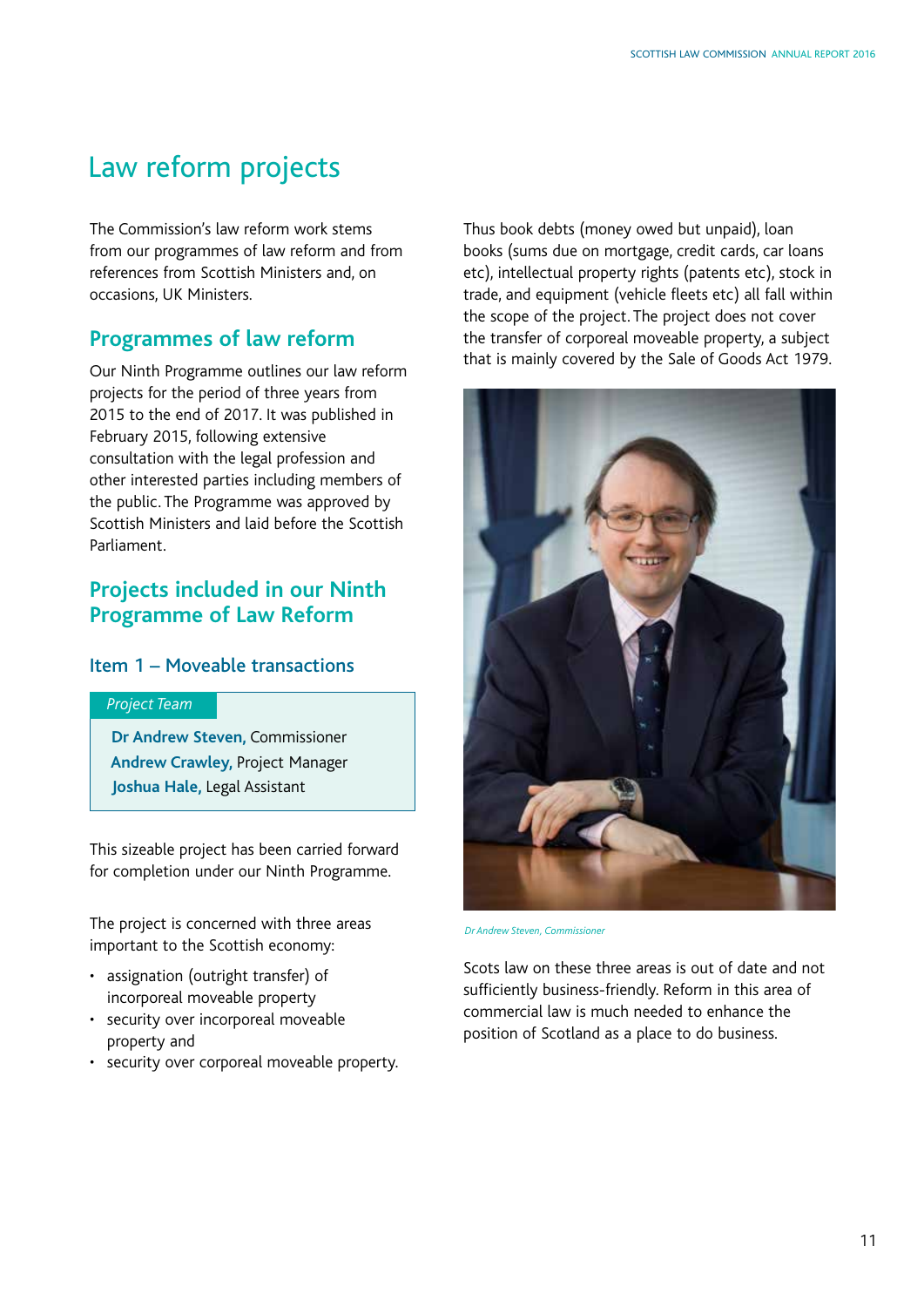Our Discussion Paper on Moveable Transactions proposed two significant reforms of the law in respect of moveable property.

It proposed that an assignation of incorporeal moveable property, as for example in a securitisation, could be completed either by intimation (as at present) or by registration in a new online register.

It also proposed the introduction of a new type of security right that could cover both corporeal and incorporeal moveable property. A new online register would be established in which the security right would be constituted by registration.

During 2016 we continued with detailed work on our draft Bill and report. We had the ongoing support of our advisory group as well as Registers of Scotland. We engaged also with stakeholders including the Asset Based Finance Association and the Federation of Small Businesses. They have provided us with valuable information for the project impact assessment.

Our report and draft Bill are now very well advanced and we anticipate completion of the project in 2017.

#### Item 2 – Law of contract in the light of the Draft Common Frame of Reference

#### *Project Team*

**Professor Hector MacQueen,** Commissioner **Graham Crombie,** Project Manager **Anna Mackinnon,** Legal Assistant

The project is a long-term one in our Ninth Programme of Law Reform, having been carried forward from our previous Programme.

 and our Report on Third Party Rights was published To date we have published four Discussion Papers and two Reports. The Discussion Papers are Interpretation of Contract (2011), Formation of Contract (2012), Third Party Rights in Contract (2014) and Penalty Clauses (2016). Our Report on Formation of Contract: Execution in Counterpart was published in 2013 in 2016.

 (Third Party Rights) (Scotland) Bill was introduced The Legal Writings (Counterparts and Delivery) (Scotland) Act 2015, which came into force on 1 July 2015, gives effect to the recommendations in our Report on Formation of Contract: Execution in Counterpart. On 31 January 2017, the Contract to Parliament to implement our Report on Third Party Rights.



*Professor Hector MacQueen, Commissioner*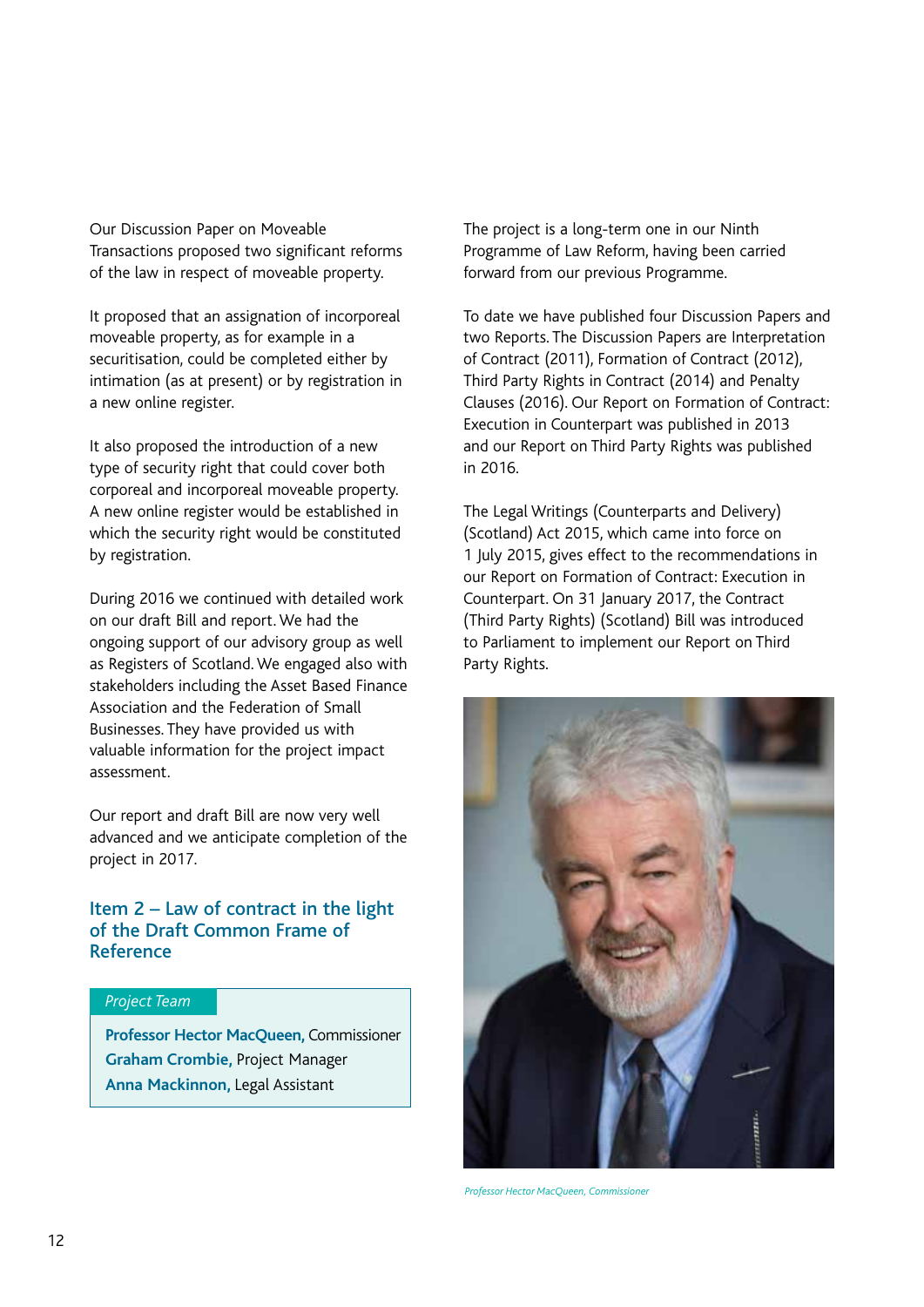half of the year. Latterly, we focused on During 2016, we have focused on two main areas of work. The finalisation and publication of our Report (and accompanying draft Bill) on Third Party Rights occupied much of the first drafting and publishing our Discussion Paper on Penalty Clauses.

In 2017, we aim to draw together the outstanding strands of the project. The consultation period for our Discussion Paper on Penalty Clauses closes in February 2017. We expect to publish one further Discussion Paper on Remedies for Breach of Contract during the first half of the year and we will also revisit areas of work undertaken earlier in the project. Further focused consultation may take place to ensure that recent developments in areas that we have already consulted on have been fully considered. Once this work is complete, it is our intention to report in early 2018.

### Item 3 – Compulsory purchase

#### *Project Team*

**Caroline Drummond,** Commissioner **Dr Andrew Steven,** Commissioner **Calum Stewart,** Legal Assistant

This long-term project was first introduced in the Eighth Programme of Law Reform, and is included in the Ninth Programme. The aim of this project was to analyse and improve the law of compulsory purchase in Scotland, which is generally viewed as outdated and inadequate.

In England and Wales, law reform in this area is moving quickly. Changes were made by the Localism Act 2011, and more recently a substantial number of proposals from a consultation on compulsory purchase have been included in the Housing and Planning Act 2016. The current Neighbourhood Planning Bill includes compulsory purchase reform.

A six-month consultation followed the publication of our substantial Discussion Paper in December 2014. We received a large number of detailed responses from stakeholders. Both Commissioners attended and addressed a number of stakeholder events in this period.

We have had excellent support on this project from stakeholders, particularly the Scottish Compulsory Purchase Association.



*Caroline Drummond, Commissioner*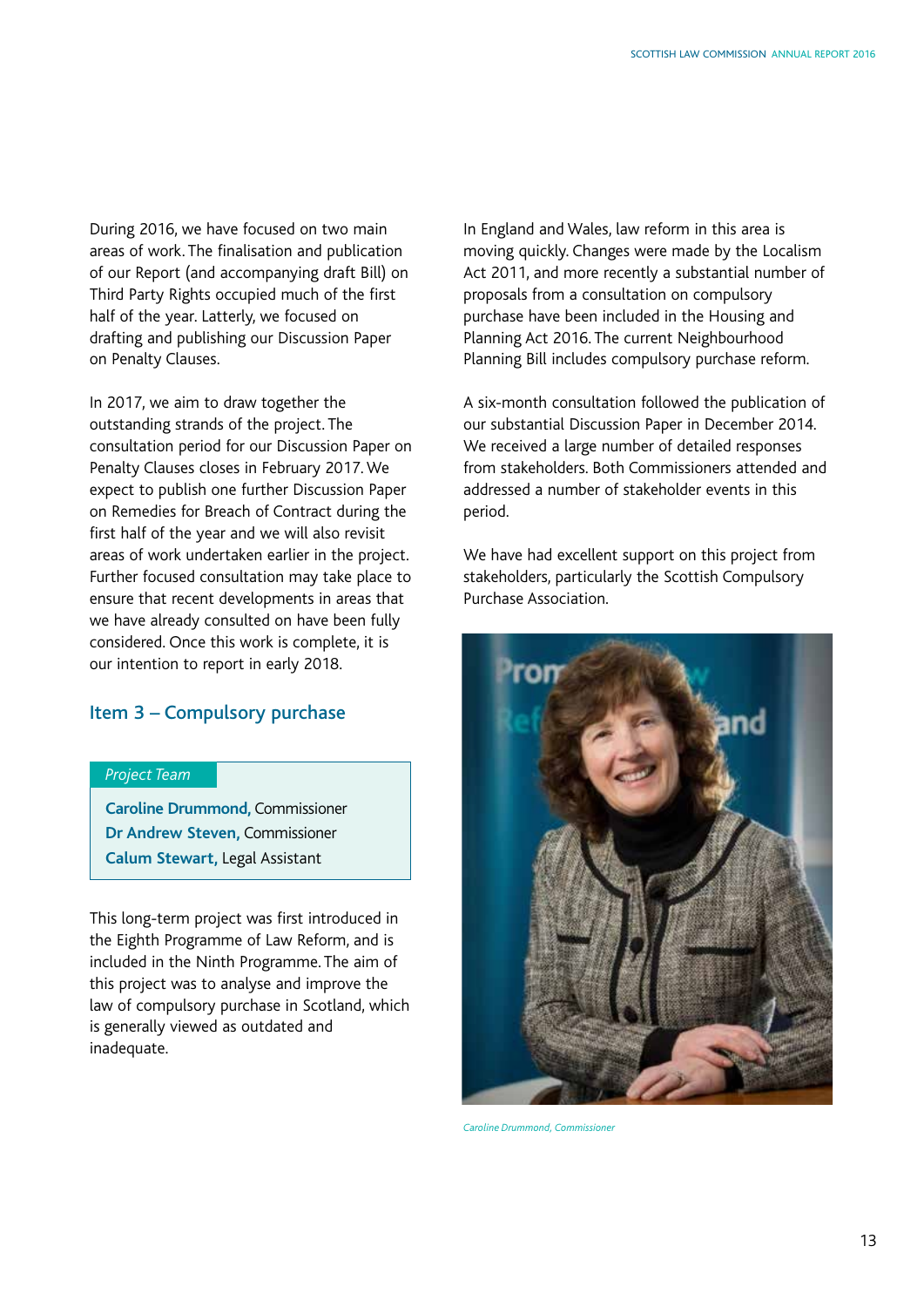A consolidated Report on the submissions from stakeholders was compiled over this time and was submitted to the Scottish Government in September 2016. This summarises both the written submissions received, together with the input given by stakeholders which the team had received at various engagement events between March 2015 and May 2016. The Report sets out key themes which emerged from the consultation. For example, the general concern remains that the legislation is outdated and ineffective in a modern context, issues of fairness are a common theme, and many suggestions surrounded the need for updated guidance and best practice.

The Report was sent to the Scottish Government in order to assist them in considering the future of compulsory purchase in Scotland and in deciding how best to take forward reform of such a large subject.

#### Item 4 – Heritable securities

In our Eighth Programme we proposed reviewing the law of heritable securities as a long-term project. Work on other property law projects prevented work starting on this project during the course of that Programme. For that reason the project has been carried forward into our Ninth Programme. We plan to start work on this once our project on moveable transactions has been completed.

In the meantime we were pleased to welcome Dr John MacLeod, Lecturer in Law at the University of Glasgow, who was based at our offices in the autumn of 2016. Dr MacLeod was carrying out research work in relation to a paper on enforcement of heritable securities

which will greatly assist us when the project commences. This work took place under the new arrangement between the Scottish Law Schools and the Commission which enables law academics to collaborate with us.

### Item 5 – Defamation

#### *Project Team*

**The Hon Lord Pentland,** Chairman **Susan Robb,** Solicitor

As part of our Ninth Programme of Law Reform we are continuing to develop recommendations for reform of the law of defamation. The topic of defamation law reform has continued to generate considerable public interest in Scotland. The Herald newspaper is pursuing a public campaign for reform. The organisation known as Scottish PEN is also campaigning for reform.

Our Discussion Paper was published on 17 March 2016. We have considered carefully all of the responses which we received to that paper and have developed policy in light of them. We are in the course of instructing a draft Bill to give effect to that policy, along with preparing a report explaining the thinking behind our recommendations. The policy reflects a number of broad underlying aims, including making clear that defamation law in Scotland is concerned with protection of reputation rather than protection against hurt feelings and damage to selfesteem, and arriving at a law of defamation that is fit for purpose in the internet age.

We were grateful for the input of stakeholders during 2016, both in submitting responses to our Discussion Paper, and in attending events that have taken place.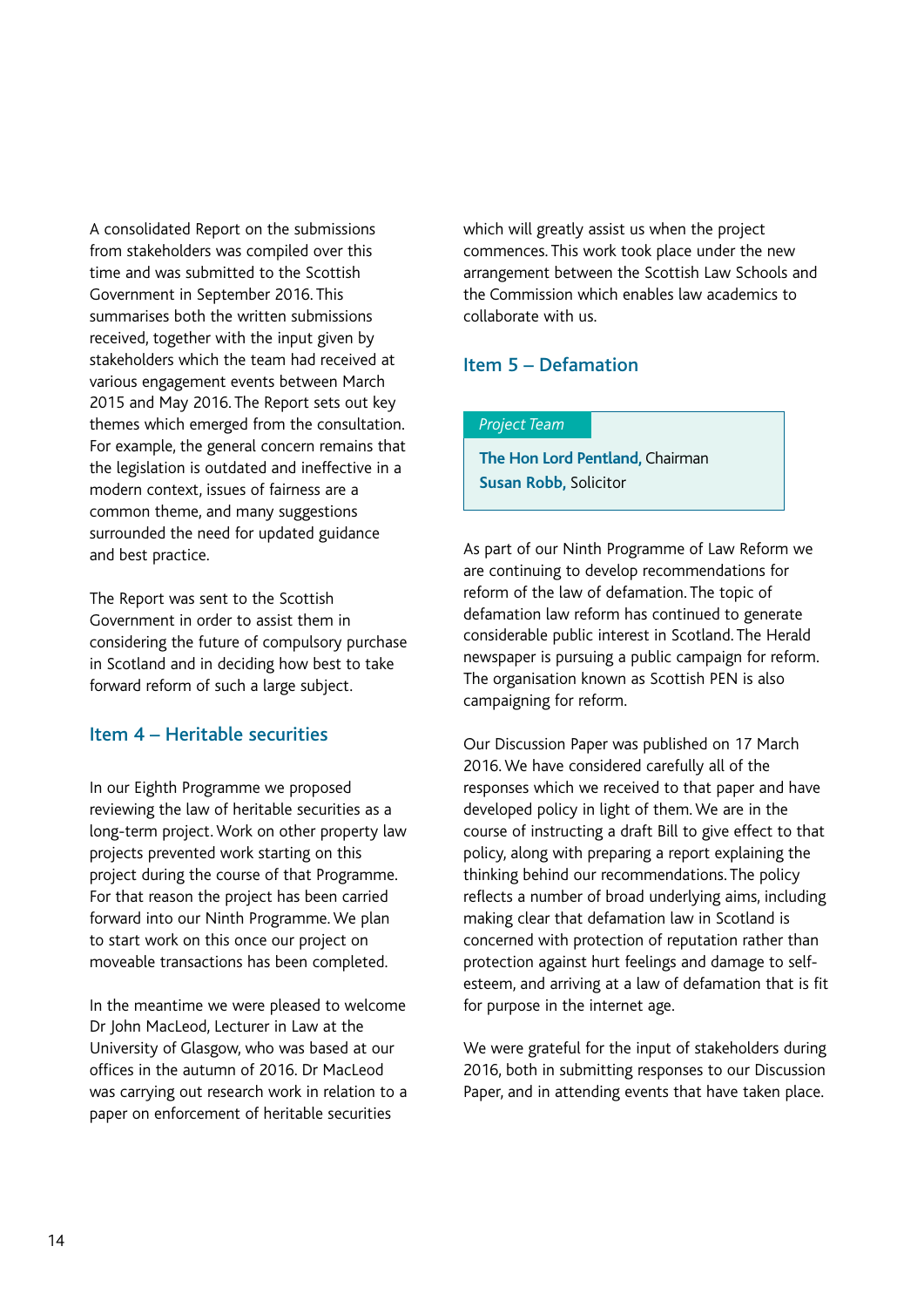

*Lord Pentland, Chairman* 

 grateful, also, for the opportunity to outline Following publication of the Discussion Paper, a seminar on reform of the law of defamation and verbal injury was held at the University of Edinburgh Law School on 22 April 2016, in association with the Commission. This was attended by a combination of practitioners, academics, journalists and campaigners. It generated lively and constructive discussion on a number of the topics covered by the Discussion Paper, in particular in relation to online defamation, threshold of seriousness of harm to reputation, and defences. We were the issues raised in the Discussion Paper, and to canvass views, at a seminar hosted by Pinsent Masons LLP in June.

 law from the "new" media perspective. "New" On 11 October 2016 we held a roundtable discussion focused on issues of defamation media includes individuals and groups editing or producing content for websites and other interactive platforms. Participants placed

significant emphasis on the importance of having a new and modern statute, setting out key elements of the Scots law of defamation in one place, in view of the increasing move away from traditional print media.

We have also established useful contacts with leading practitioners in England and Wales with a view to understanding the practical effects of the Defamation Act 2013 as and when issues under that legislation continue to arise in that jurisdiction.

We hope to enlist the further input of stakeholders during the course of 2017, in particular once we have a draft Bill for consideration.

### Item 6 – Proprietary aspects of leases

#### *Project Team*

**Caroline Drummond,** Commissioner **Calum Stewart,** Legal Assistant

In the consultation for our Eighth Programme of Law Reform the law of leases of heritable property was proposed as a reform project. This was not a project which we were able to take forward at the time and so was identified as one which could be considered for our Ninth Programme.

In that Programme, we proposed proprietary aspects of leases as a long-term project. This would be a narrower area than that suggested for the Eighth Programme, and therefore one which would follow a more selective approach.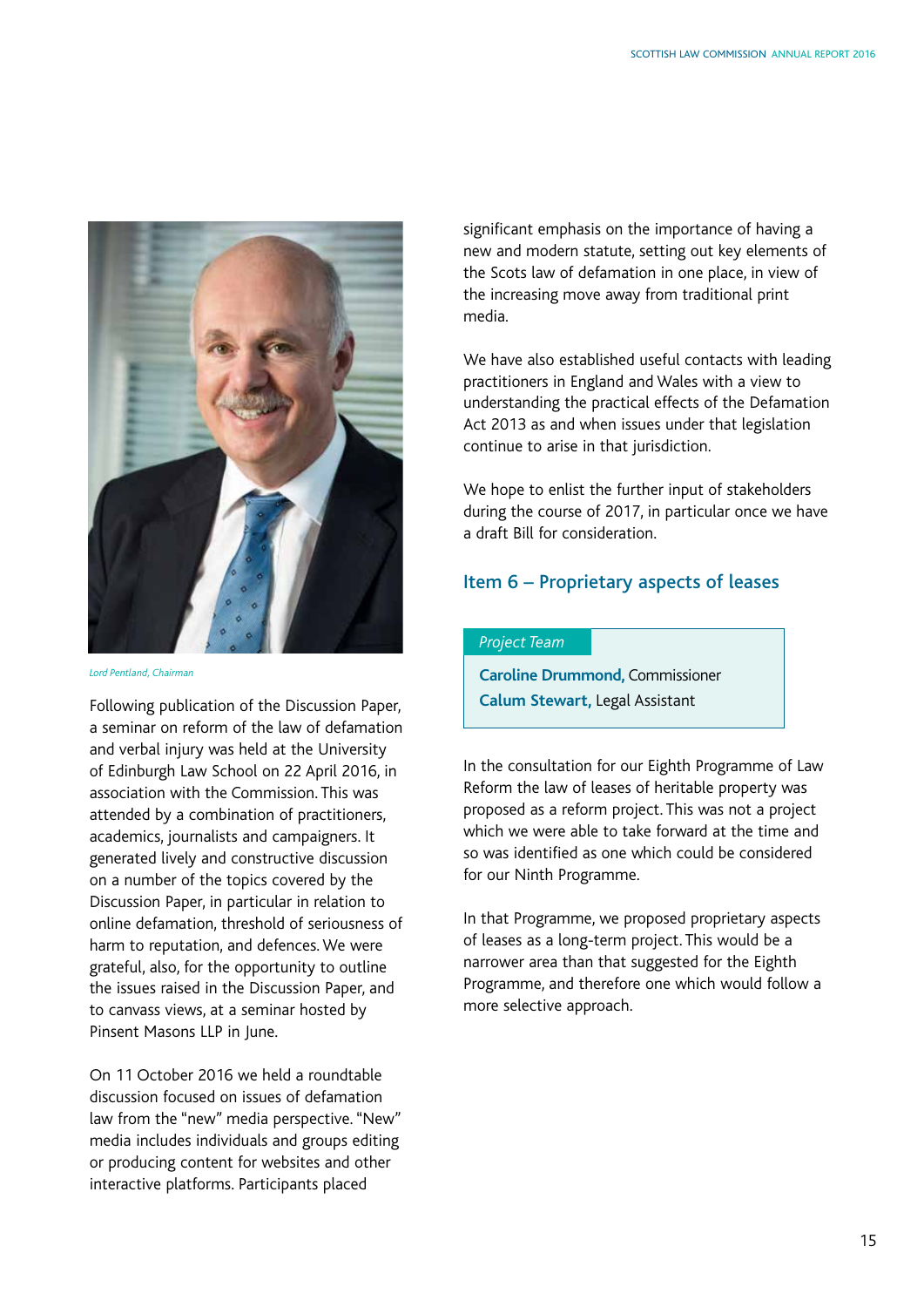into one of three areas: agricultural, residential, Leases can generally be categorised as falling or commercial. Residential and agricultural leases are heavily regulated under Scots law, yet there is almost no regulation of commercial leases.

During consultation for both the Eighth and Ninth Programmes of Law Reform it was made clear by consultees that there are areas of concern within commercial leasing, such as those related to terminating a lease, the transmissibility of lease conditions, and the lack of creditor protection. It was suggested that Scotland is losing investment as a result of an uncertain system, especially when compared to the legislative regulation in England and Wales. We were also minded to review old and outdated legislation such as the Leases Act 1449 and the Tenancy of Shops (Scotland) Act 1949 in order to modernise the framework for commercial leases in Scotland. Whilst we recognise that the flexibility in our system of commercial leasing can be a positive asset, consultation has shown that reform in this area is necessary.

We started work on the project in autumn 2016. This has largely involved a scoping exercise in order to define the specific issues which the project should address. The team has met with various members of the professions involved with commercial leasing, including lawyers and surveyors, and the feedback from these sessions has been very positive. We have been able to amplify our original proposals as a result.

As this is a long-term project, we consider that reform would best be achieved through a series of targeted reports and draft Bills which would tackle areas of the law of commercial leases.

We appreciated the input from those involved in the area during the latter half of 2016. We will continue our scoping exercise in 2017 with the aim of preparing a first discussion paper for the project.

### Item 7 – Aspects of the law of prescription

#### *Project Team*

**David Johnston QC,** Commissioner **Gillian Swanson,** Project Manager **Susan Robb,** Solicitor

 David T Morrison & Co Ltd v ICL Plastics Ltd in 2014, Morrison case is fair; and it explored options for In February 2016, we published a Discussion Paper which examined a number of topics in the law of prescription. These included the scope of the five-year prescription; the structure of the 20-year prescription; whether it should be possible to contract out from the statutory prescriptive periods; and the burden of proof. They also included the law relating to prescription in relation to claims for latent damage. The impetus for examining the last of these topics was the decision of the Supreme Court in the case of in which the Court changed the understanding of this area of the law by ruling that, for prescription to start running, a party suffering loss merely has to be aware of the occurrence of the loss. Our paper asked for views on whether the law as it stands after the reform.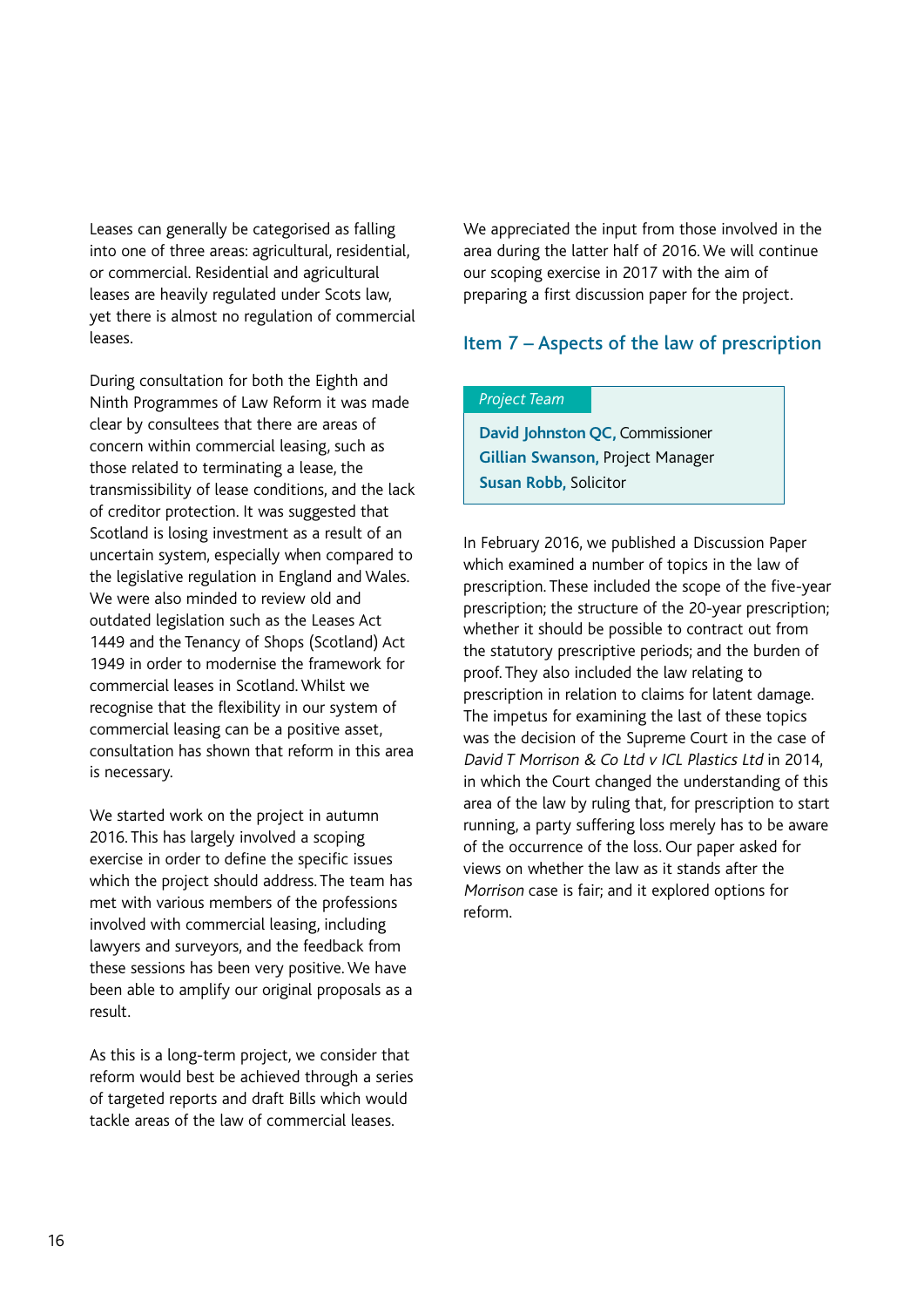

*David Johnston QC, Commissioner* 

The Discussion Paper attracted a substantial response. Respondents included a member of the public, an architectural institute, insurance-related interests, a utility company and HM Revenue and Customs as well as representatives of the legal profession. Having taken into account the views of those respondents, we have refined our policy and intend to consult on a draft Bill in order to obtain any further views from those interested in this area prior to publishing a report, with a final draft Bill, around the end of July 2017.

# **References from Scottish Ministers**

In addition to our work on topics included in our programmes of law reform, we also undertake work in response to references from Ministers. This work sometimes has to be undertaken in a short timescale to meet Government needs, and in those cases we adjust the timetables for our programme topics as necessary.

### Reference on section 53 of the Title Conditions (Scotland) Act 2003

We were asked by the Cabinet Secretary for Justice to undertake a review of section 53 of the Title Conditions (Scotland) Act 2003 in the context of Part 4 of the Act. Section 53 of the 2003 Act allows the proprietors of "related properties" in a "common scheme" of real burdens to enforce the burdens against each other although the title deeds do not say expressly that they may do so.

As agreed with the Scottish Government, we will start work on this once we have completed our current project on moveable transactions.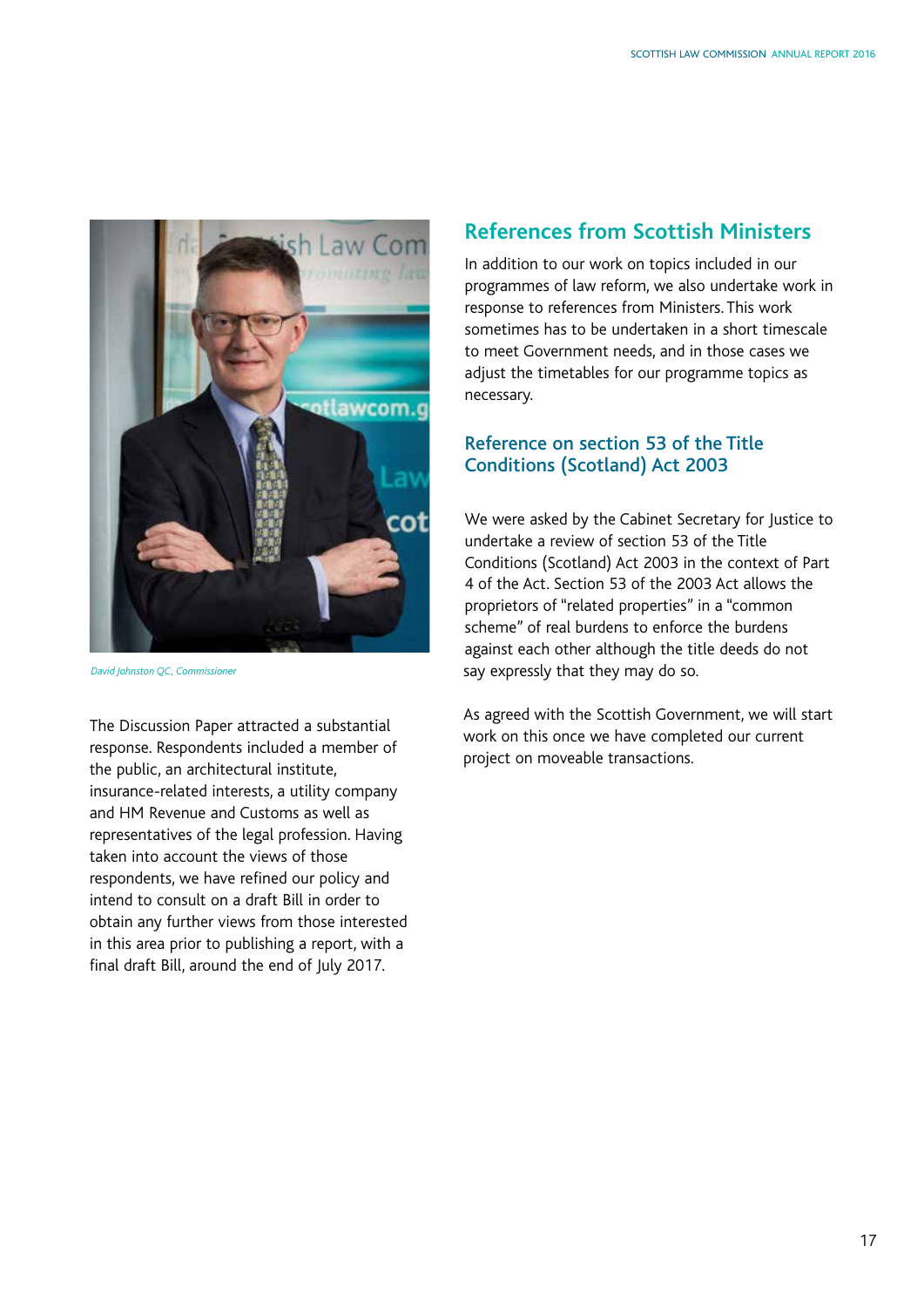# **Joint projects**

In addition to law reform projects under our programmes of law reform, we undertake joint projects with the Law Commission for England and Wales and the Northern Ireland Law Commission.

### **Joint projects with the Law Commission for England and Wales**

#### Insurance contract law

#### *Project Team*

**Professor Hector MacQueen,** Commissioner **Gillian Swanson,** Project Manager

 Representations) Act 2012; secondly, our 2015; thirdly, the Insurance Act 2015 was amended by the Enterprise Act 2016, Part 5, to We are reaching the conclusion of a major project on insurance contract law with which we have been assisting the Law Commission. To date, all of our recommendations have been implemented. First, our recommendations on consumer insurance reform were implemented by the Consumer Insurance (Disclosure and recommendations on business disclosure, warranties and insurers' remedies for fraudulent claims were implemented by the Insurance Act include our recommendations on damages for late payment. The latter provisions will come into force on 4 May 2017.

The Insurance Act 2015 also included provisions relating to the Third Parties (Rights against Insurers) Act 2010 enabling it to be updated and brought into force. The 2010 Act, which also derived from recommendations made by both Law Commissions, simplifies the procedure by which third parties can claim against an insurer when the insured is, in broad terms, insolvent or has been dissolved. The Third Parties (Rights against Insurers) Regulations 2016 made the necessary changes and the 2010 Act was brought fully into force on 1 August 2016.

 entered into the agreement. However, we also think As the last topic of this project, we have returned to the issue of insurable interest. The Investment and Life Assurance Group (ILAG), on behalf of life insurers, has told us that their members are under pressure to write policies which include cover for children and cohabitants, and to insure "key employees" for substantial amounts. Although these policies perform a useful social function, they may be considered void under the current law, strictly applied. This may put insurers and policyholders in a difficult position. In practice, if such issues did come before a court, we think that the court would make every effort to find an insurable interest where both parties had willingly that it is unsatisfactory to have law which is so outdated that the only way in which the market can function is by ignoring it. It may even bring the law itself into disrepute. Following a further Issues Paper in 2015, we consulted on draft clauses in April 2016. The views of respondents demonstrated that there are different views as to the best way forward. Consultation with key stakeholders is ongoing.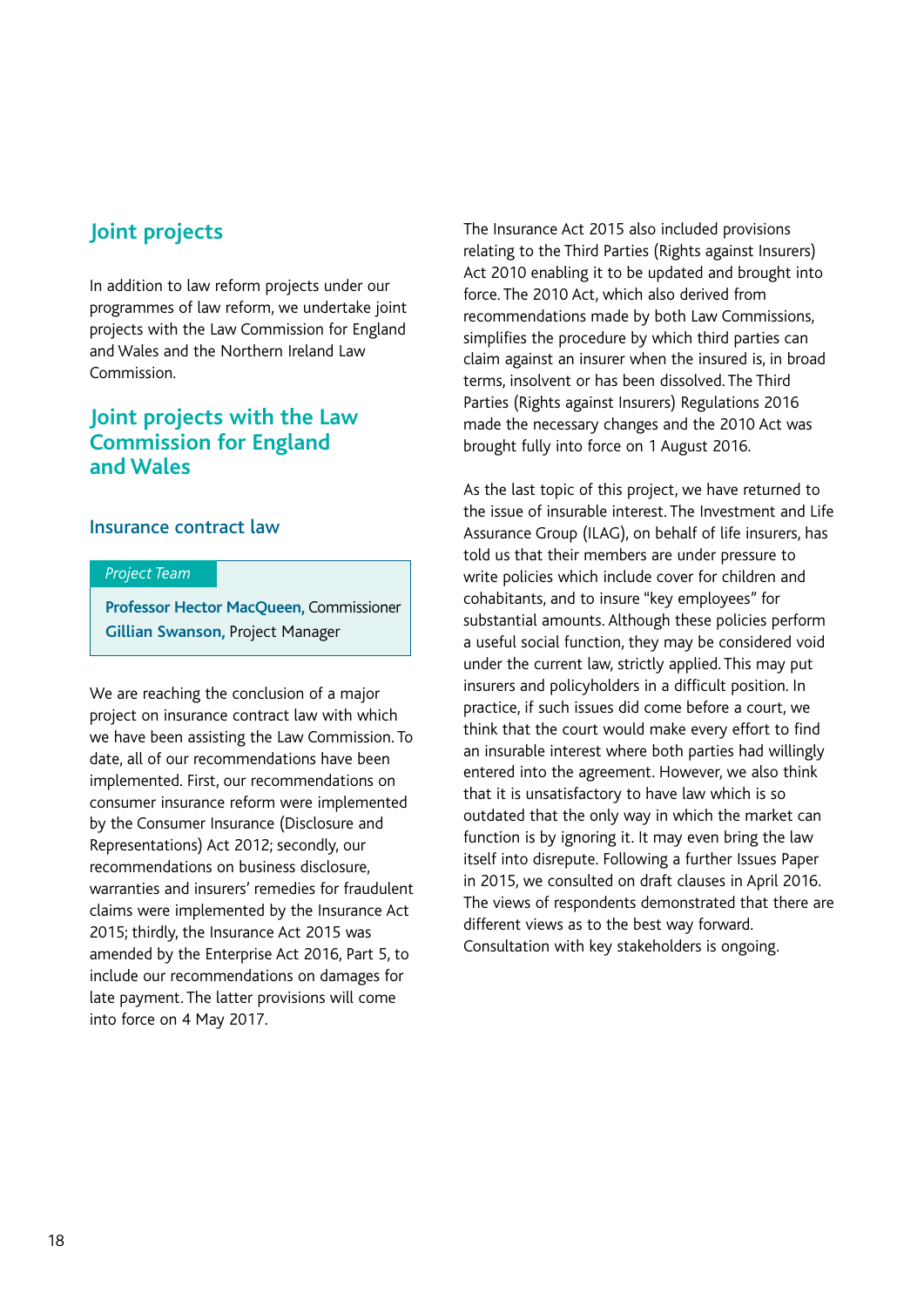#### Intellectual property (unjustified threats)

#### *Project Team*

**Professor Hector MacQueen,** Commissioner **Gillian Swanson,** Project Manager

2016 was a significant year in the reform of the law relating to groundless threats of infringement proceedings in relation to patents, trade marks and designs. The reform stemmed from a project on this topic, with which this Commission assisted, by the Law Commission for England and Wales. The Intellectual Property (Unjustified Threats) Bill is following the special procedure for Law Commission Bills at Westminster. It was introduced in the House of Lords in May 2016 and passed to the House of Commons in December 2016. The legislation, if implemented, would extend to the whole of the UK.

### **Joint projects with the Law Commission for England and Wales and the Northern Ireland Law Commission**

#### Electoral law

#### *Project Team*

**The Hon Lord Pentland,** Commissioner **Gillian Swanson,** Project Manager

The project to review legislation in relation to electoral law is a joint project with the Law Commission for England and Wales and the Northern Ireland Law Commission. It follows a reference to this Commission from the UK Cabinet Office as regards reserved areas of Scots law, and from Scottish Ministers as regards devolved areas.

In February 2016, we published an Interim Report which outlined the responses to the provisional proposals made in our joint Consultation Paper of 2014, and made recommendations for reform. In our view, there is considerable scope for technical improvement in the legislation governing elections backed by a broad consensus on the form that the improvement should take.

The publication of the Interim Report concluded the second stage of the project. Its publication was also the prompt for a review exercise by the respective Governments enabling them to consider whether the project should move to a final phase which might include the preparation of draft legislation. We await the initial response of Cabinet Office before asking for the views of the Scottish Government on the future of this project.



*Our current research and legal assistants, Tom Stafford, Joshua Hale, Calum Stewart and Anna Mackinnon* 

Further information about our law reform projects is available on the law reform projects page on our website **www.scotlawcom.gov.uk**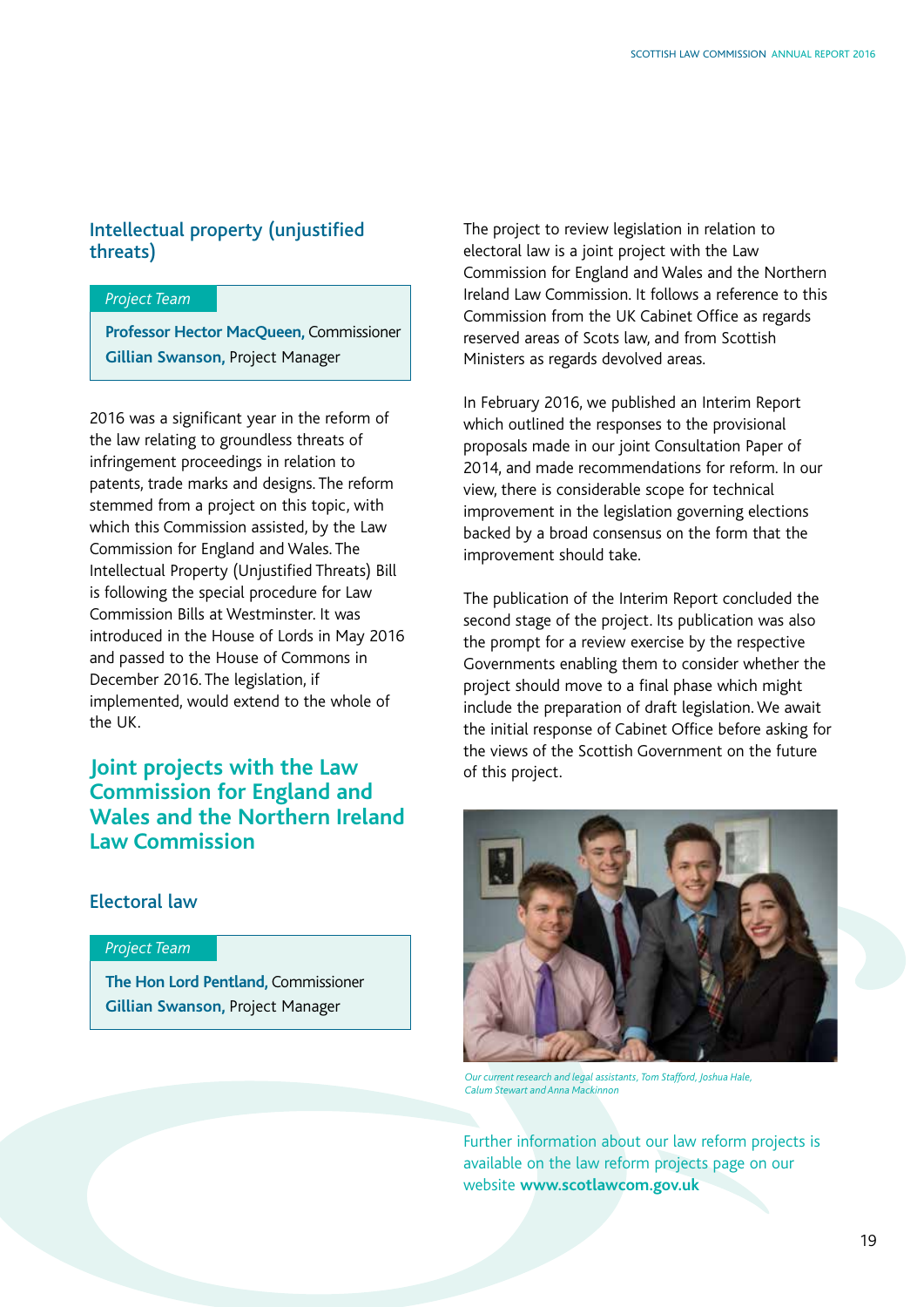# Progress on our law reform projects: summary

### Projects under our Ninth Programme

| <b>POSITION AT THE END OF 2016</b><br><b>PROJECT</b>                                                       |                                                                                                                                                                                                       |
|------------------------------------------------------------------------------------------------------------|-------------------------------------------------------------------------------------------------------------------------------------------------------------------------------------------------------|
| <b>Moveable transactions</b>                                                                               | Working on our report and draft Bill, to be published in                                                                                                                                              |
| (Ninth Programme, item 1)                                                                                  | 2017                                                                                                                                                                                                  |
| Law of contract in the light of the Draft Common<br><b>Frame of Reference</b><br>(Ninth Programme, item 2) | Our Report on Third Party Rights was published in 2016;<br>a Discussion Paper on Penalty Clauses was published in<br>2016; and working on Remedies for Breach of Contract,<br>to be published in 2017 |
| <b>Compulsory purchase</b>                                                                                 | A Report on the Consolidated Responses to our                                                                                                                                                         |
| (Ninth Programme, item 3)                                                                                  | consultation was published in 2016                                                                                                                                                                    |
| <b>Heritable securities</b>                                                                                | Some preliminary work undertaken but project not yet                                                                                                                                                  |
| (Ninth Programme, item 4)                                                                                  | formally started                                                                                                                                                                                      |
| <b>Defamation</b>                                                                                          | Working on our report and draft Bill, to be published                                                                                                                                                 |
| (Ninth Programme, item 5)                                                                                  | in 2017                                                                                                                                                                                               |
| <b>Proprietary aspects of leases</b><br>(Ninth Programme, item 6)                                          | Work on the scope of the project is being carried out                                                                                                                                                 |
| Aspects of the law of prescription                                                                         | Working on our report and draft Bill, to be published                                                                                                                                                 |
| (Ninth Programme, item 7)                                                                                  | in 2017                                                                                                                                                                                               |

# Joint projects with the Law Commission for England and Wales

| <b>PROJECT</b>         | <b>POSITION AT THE END OF 2016</b>                                                         |  |
|------------------------|--------------------------------------------------------------------------------------------|--|
| Insurance contract law | Working on a joint report and draft Bill on Insurable<br>Interest, to be published in 2017 |  |

Joint projects with the Law Commission for England and Wales and the Northern Ireland Law Commission

| <b>PROJECT</b>       | <b>POSITION AT THE END OF 2016</b>     |
|----------------------|----------------------------------------|
| <b>Electoral law</b> | Joint interim Report published in 2016 |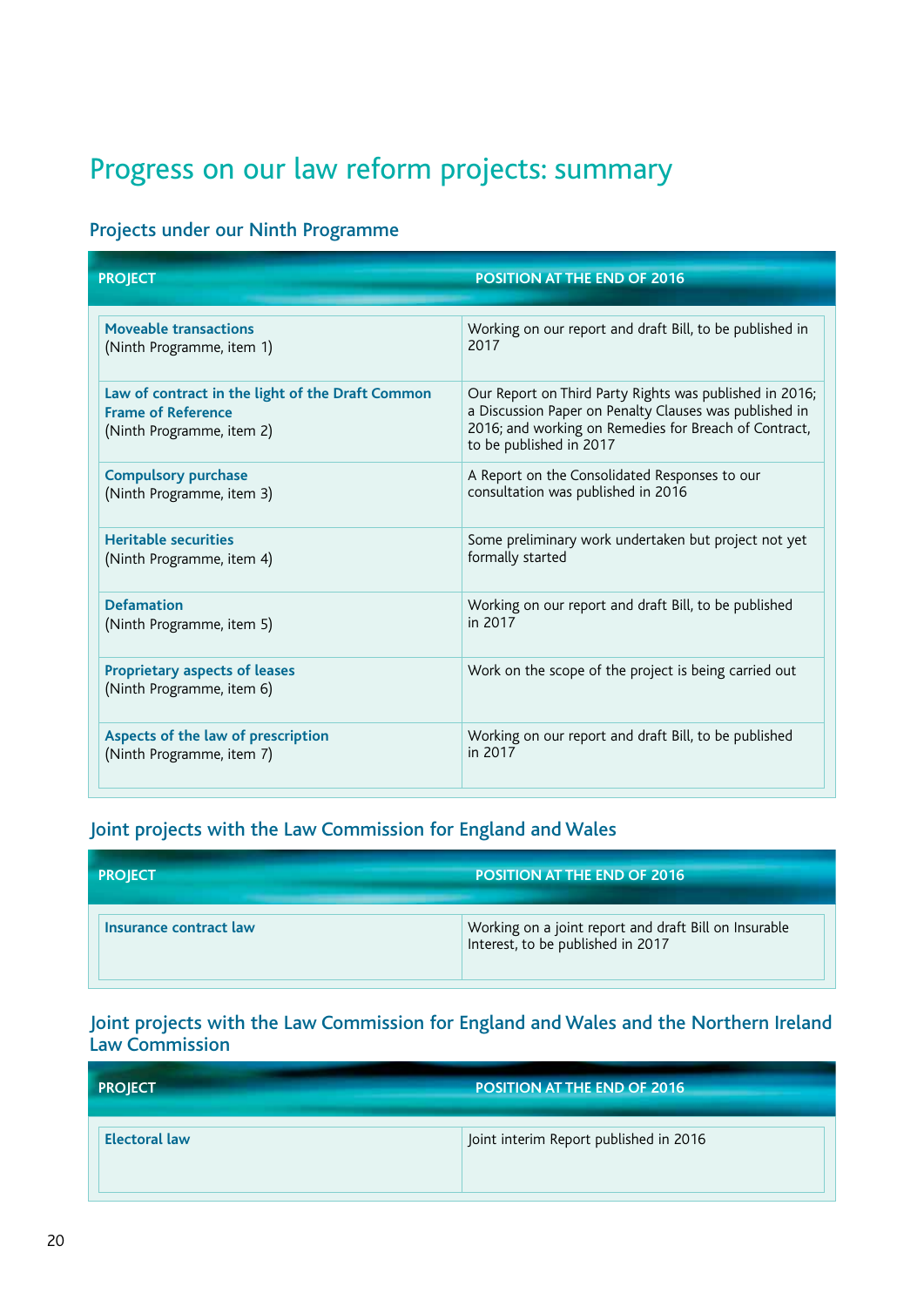# Consolidation and statute law repeals

*Project Team* 

**The Hon Lord Pentland,** Chairman

Consolidation work involves preparing a draft Bill to bring together earlier enactments on an area of law with the aim of making the legislation easier to use. Consolidation is an important way of tidying up the statute book.

### Bankruptcy legislation in Scotland

Our Report on the consolidation of the legislation relating to bankruptcy in Scotland was published in 2013.

Following that Report, the Bankruptcy (Scotland) Act 2016 was passed by the Scottish Parliament and received Royal Assent on 28 April 2016.

### **Consolidation Statute law repeals**

*Project Team* 

**The Hon Lord Pentland,** Chairman

One of our functions is to recommend the repeal of obsolete legislation. We undertake this work jointly with the Law Commission for England and Wales.

The purpose of repealing obsolete legislation is to modernise and simplify the statute book, reduce its size and make it easier for people to use. This in turn helps to avoid unnecessary costs. It also helps to avoid people being misled by outdated legislation that appears to be current law.

The Commissions present their proposals to Government as statute law repeals reports, published with a draft Bill. The Commissions last published a report, their Twentieth Report and Draft Statute Law (Repeals) Bill on 3 June 2015. The Report proposes the repeal of more than 200 old laws that are cluttering up the statute book. An Act from 1979 allowing referendums for a Scottish Parliament and Welsh Assembly is among legislation being recommended for repeal.

The Bill awaits implementation by the UK Parliament.



*Our Parliamentary Counsel, Gregor Clark CB*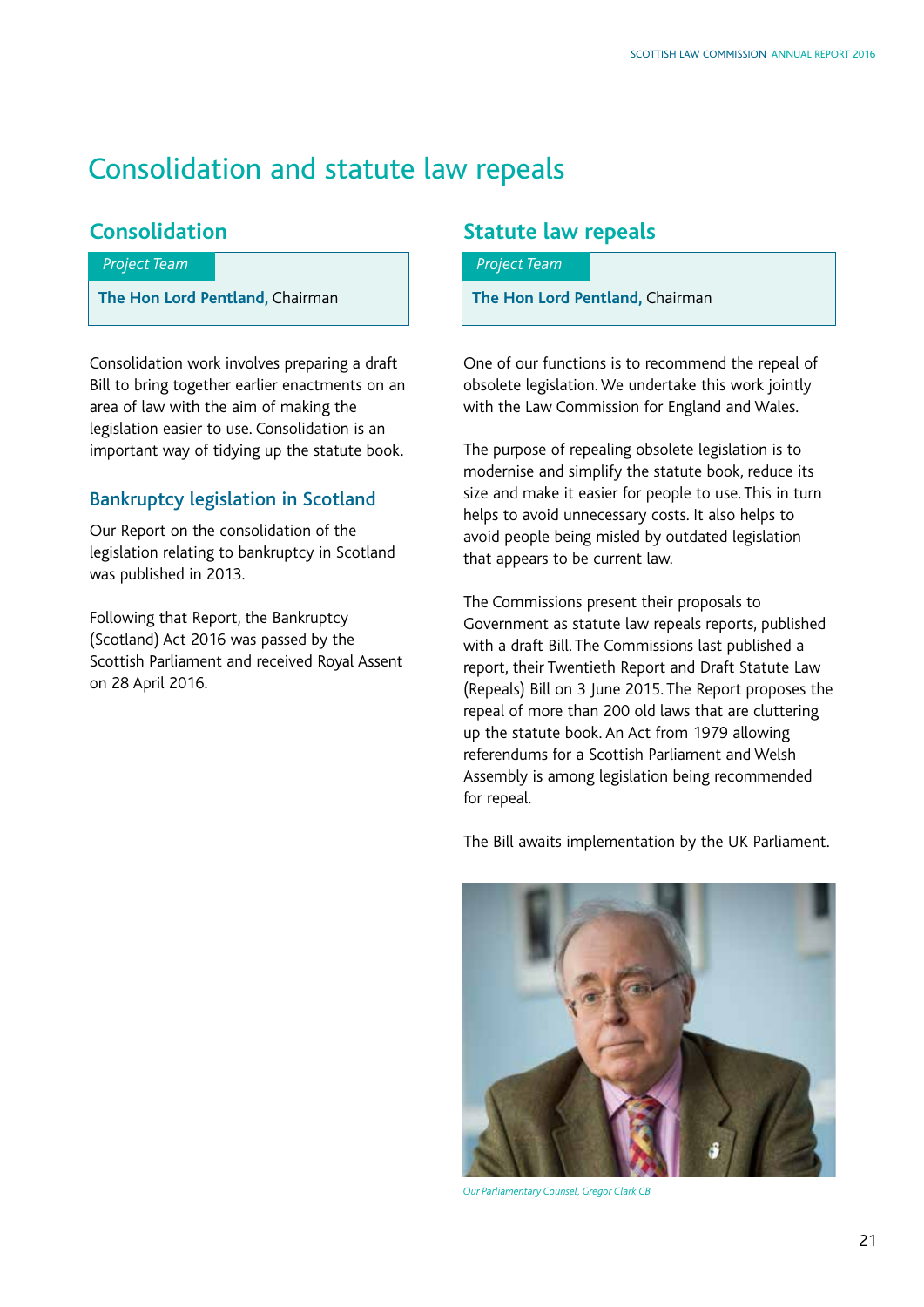# Promoting law reform

Ministers: the Cabinet Secretary for Justice, the virtue of their practical experience of the law. the Minister for Parliamentary Business, and with Scottish Government officials, on law As the independent law reform agency for consultations. Contributions from the profession Minister for Community Safety and Legal Affairs, areas. In relation to reserved areas of Scots law, projects from time to time. we liaise with UK Ministers and the Scotland Office, and with the Advocate General for In June 2016, the Chairman and Chief Executive

Officer to discuss law reform matters, such as consultation process. the Parliamentary procedure involving the Delegated Powers and Law Reform Committee for certain types of Commission Bills.

 relationship with the judiciary. In 2016, for the Judicial Institute in Parliament House. The event reflect on the importance of law reform. We are We place a high value on our positive first time, Commissioners gave a presentation to the Senators of the College of Justice at the gave us the opportunity to explain how we work, to discuss our current projects and to grateful to the Lord President and to the Judicial Institute for facilitating this event and for their support and interest.

and share our expertise in the law and in law with the legal profession in Scotland. We are very Scotland, we liaise closely with Scottish contribute significantly to the law reform process, by The Commission aims to promote law reform, The Commission enjoys close working relationships reform methodology, within Scotland and the grateful to members of the profession who serve as UK, and beyond. The members of our advisory groups on law reform projects, and to those who respond to our

The Commission has contacts with law reform bodies throughout the world, and a close relationship in reform work and on planning to implement particular with the Law Commission for England and Commission recommendations in devolved Wales with whom we carry out joint law reform

 bodies of Scotland, England and Wales, Ireland, Scotland and his officials. attended the annual conference of the law reform The Commission has strong links with the Northern Ireland and Jersey. This was hosted by the Scottish Parliament. Briefings are regularly Jersey Law Commission. Each Commission gave a provided by the Commission to Committees of presentation on their progress with current law reform the Parliament and their officials. The Chairman projects, and the conference discussed a number of law and Chief Executive met with the Presiding reform issues including how best to carry out the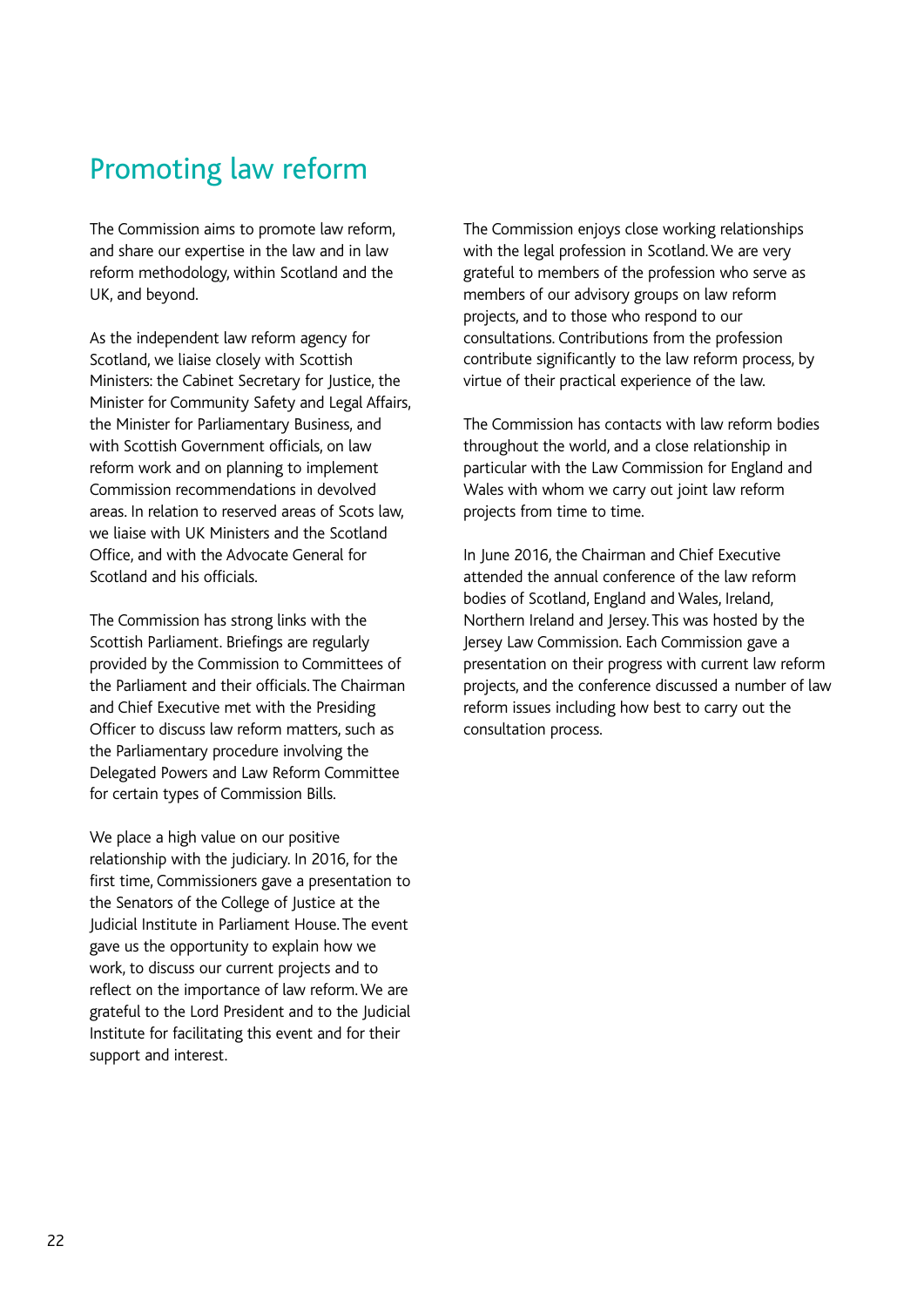# Collaboration with the Universities

 Schools to explore the impact of research, and The Commission has valuable links with the Law Schools in Scotland. Seminars on our projects are hosted at the Universities. The Commission participated in 2016 in events hosted by Law issues relating to consultation on law reform.

A landmark agreement to promote law reform was made this year between the Scottish Law Commission and Scotland's University Law Schools.

Lord Pentland, Chairman of the Commission and Kenneth Swinton, Convenor of the Committee of Heads of the Scottish Law Schools signed a Memorandum of Understanding on 12 September 2016 setting out the new arrangements.

It is the first agreement of this type to be signed by the Commission in its 50-year history.

The document provides the framework for enhanced joint working between the Commission and the academic community.

The new scheme will involve University academic staff, post-graduate students or others contributing research to Commission law reform projects.

The first placement under the Memorandum began in September, with Dr John MacLeod of the School of Law at the University of Glasgow working at the Commission on reform of the law on enforcement of securities over land and buildings (mortgages).



*Our Chairman, Lord Pentland, and Mr Kenneth Swinton of the Dundee Business School at the University of Abertay*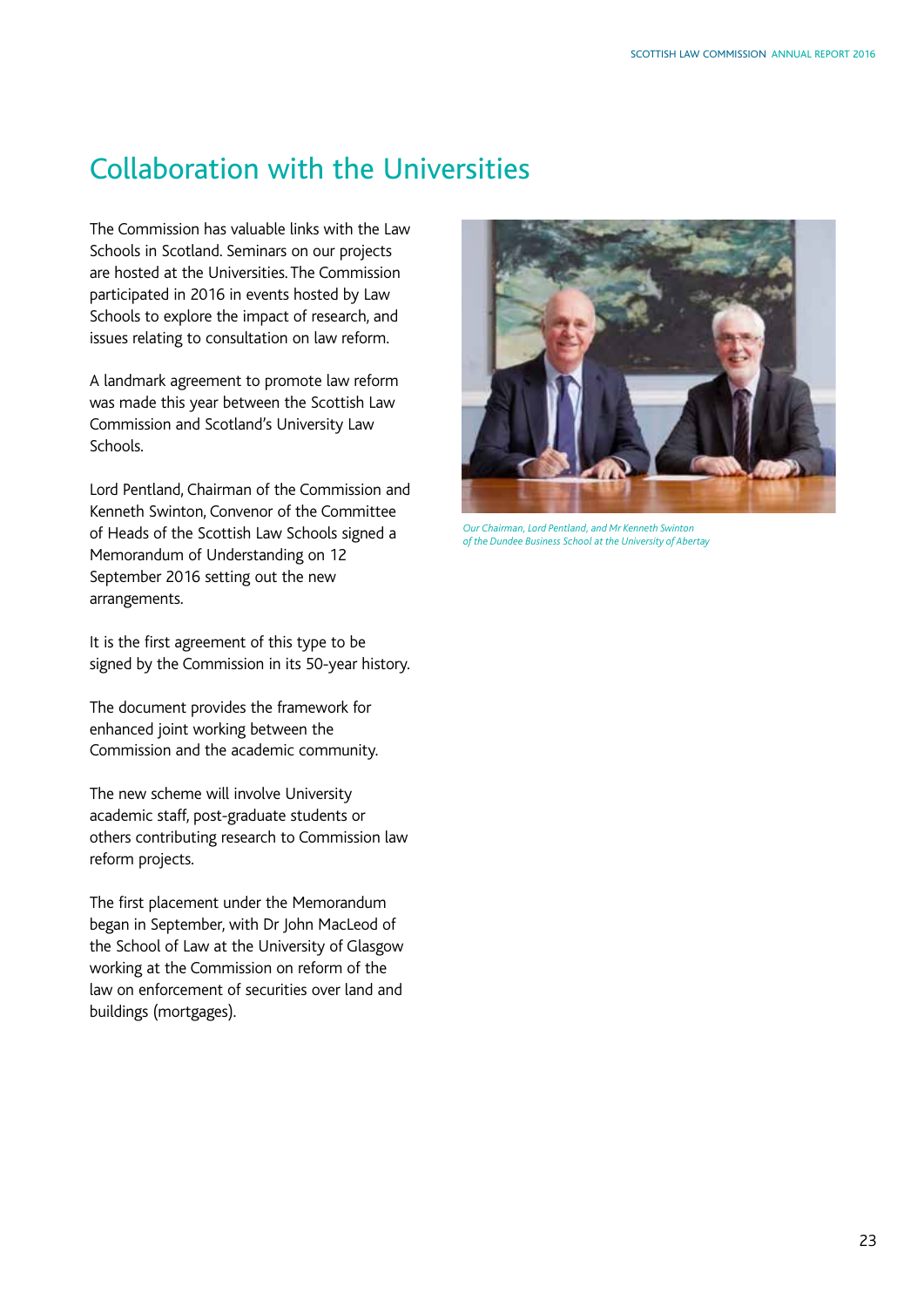# Publication: Fifty years of the Law Commissions

 Commission for England and Wales, was A new book on law reform, and the work of the Scottish Law Commission and the Law published in 2016: Fifty Years of the Law Commissions: The Dynamics of Law Reform.

The chapters of the book were developed from papers presented at a conference in 2015 at the UK Supreme Court in London to mark the fiftieth anniversary of the Law Commissions Act 1965.

The book features contributions from our Chairman, Lord Pentland, and former Chairman, Lord Drummond Young; from Commissioners, Professor Hector MacQueen and David Johnston QC; from former Commissioners Lord Hodge, Laura Dunlop QC, Professor George Gretton and Professor Eric Clive; from our Chief Executive, Malcolm McMillan; and from the co-editor of the book, Dr Shona Wilson Stark, College Teacher and affiliated Lecturer, University of Cambridge and one of our former legal assistants.

# Joan Melville MBE

We are delighted at the award of an MBE in the Queen's Birthday Honours list in 2016 to Joan Melville, Personal Secretary to our Chairman and Chief Executive. Joan has worked for the Commission, contributing to law reform, for over 40 years. This is a significant achievement and a unique one in the international world of law reform.



*Joan Melville*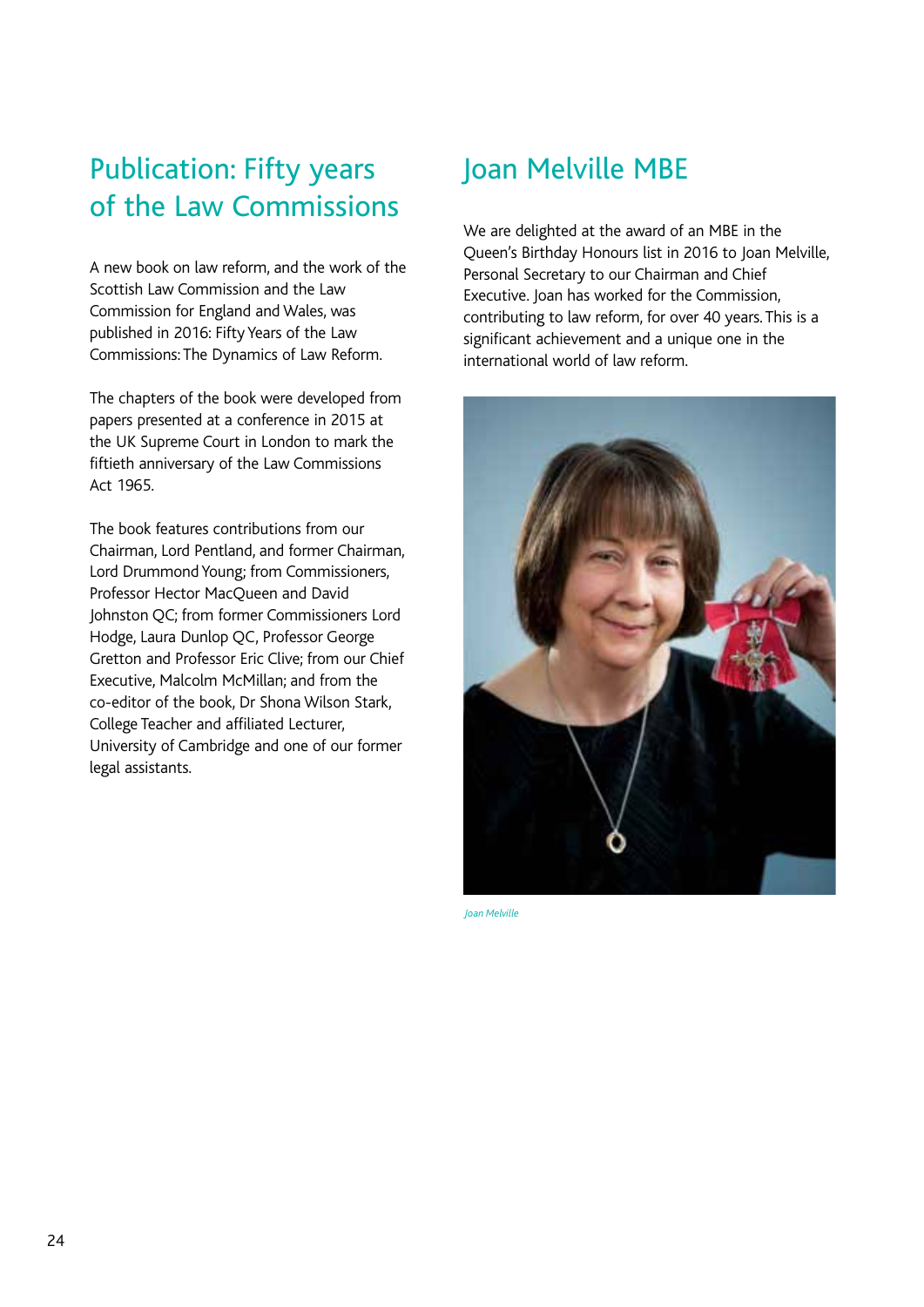# Publications planned for 2017

The Commission's ongoing work on projects under our Ninth Programme of Law Reform, and on other projects referred to us, will produce a number of publications in the course of 2017.

On our project on aspects of the law on prescription, our report with a draft Bill will be published in the course of this year.

Following our review of the law of defamation, a report and draft Bill will be submitted by the end of 2017.

The Commission expects to complete our project on moveable transactions by the end of 2017, with the publication of a substantial report and draft Bill.

Our work on contract law will continue with the publication of a discussion paper on remedies for breach of contract this year, with a view to producing a final report and draft Bill in 2018.

As regards further joint work with the Law Commission for England and Wales, we anticipate that a joint report on insurable interest will be published this year. This would complete the Commissions' joint review of insurance law.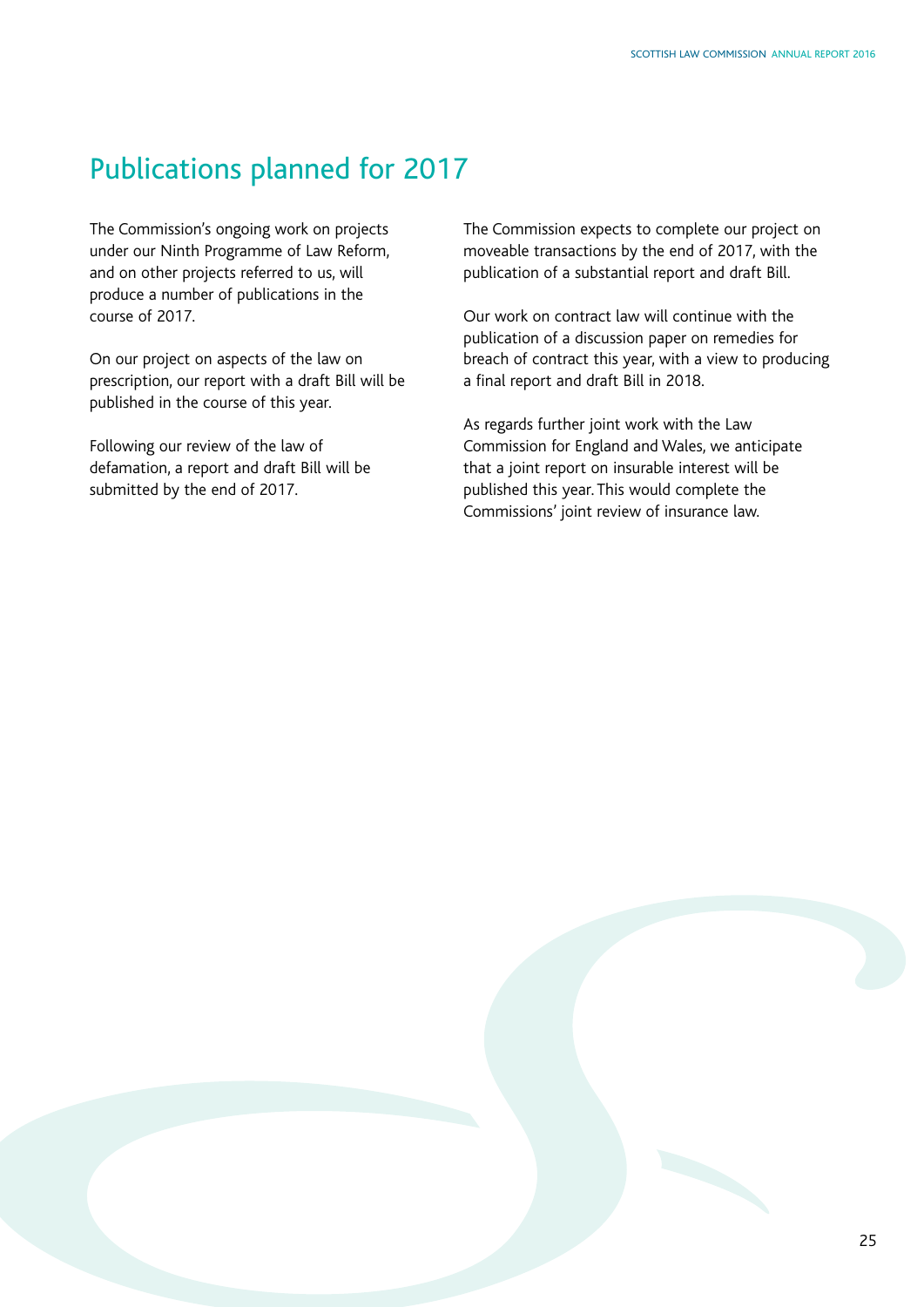# Commissioners and staff

(as at 31 December 2016)

#### **Commissioners**

The Hon Lord Pentland, Chairman Caroline Drummond David Johnston OC Professor Hector MacQueen Dr Andrew Steven

#### Chief Executive

Malcolm McMillan

### Parliamentary Counsel (Consultant) Gregor Clark CB\*

#### Project Managers (Solicitors)

Andrew Crawley Graham Crombie Gillian Swanson

### Solicitor

Susan Robb

\* Part-time staff

#### Legal Assistants

Joshua Hale Anna Mackinnon Calum Stewart

### Librarian

Emma McLarty\*

# Office Manager

Susan Cutsforth\*

#### Personal Secretaries

Wilma MacAskill\* Joan Melville MBE

#### Administrative Staff

Iain Ritchie Gordon Speirs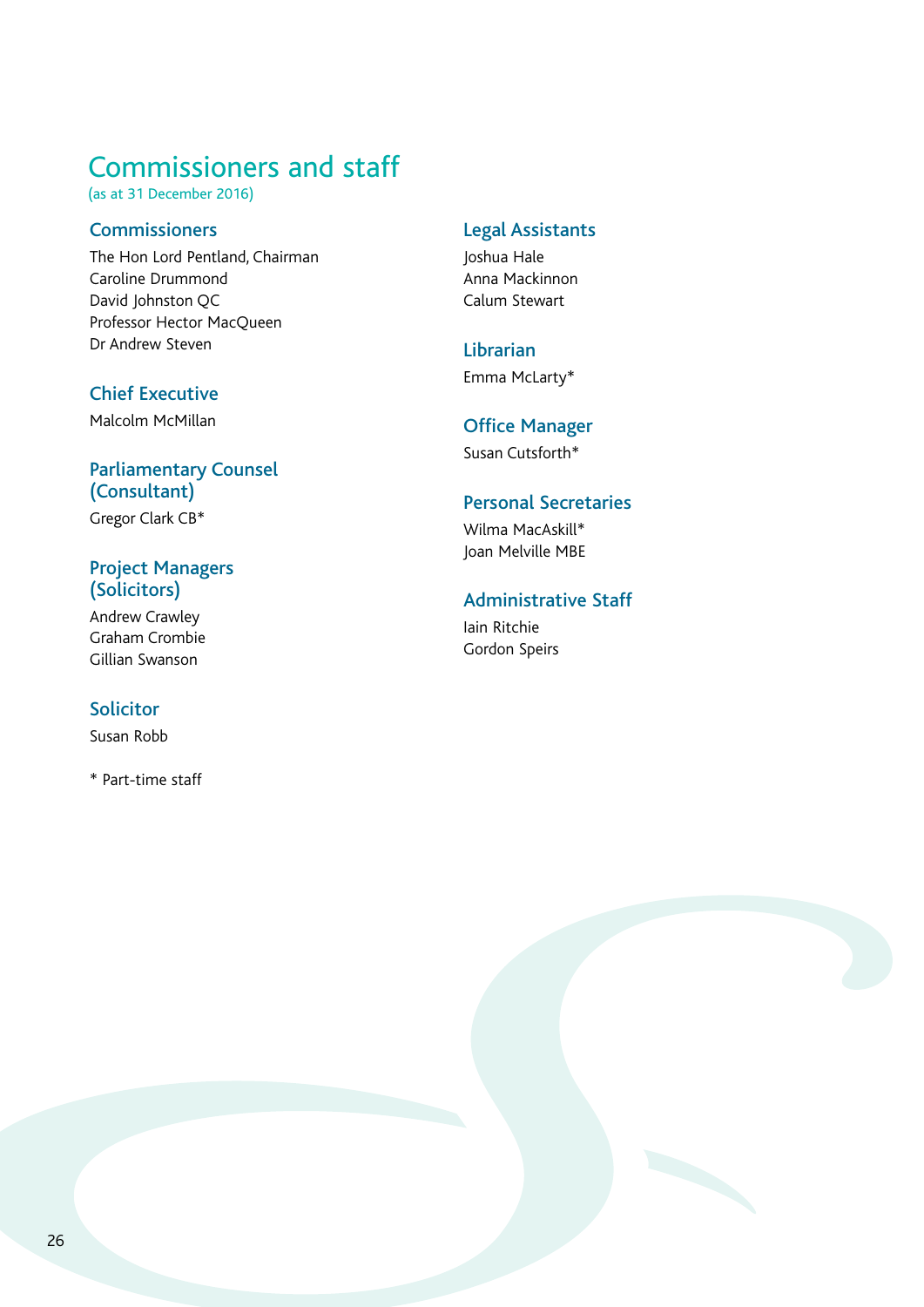# The Commission's running costs 2016

The Scottish Law Commission is funded by the Scottish Government. Our running costs for 2016 were offset by payments received from Skills for Justice and Historic Environment Scotland for use of part of our office accommodation.

| <b>EXPENDITURE</b>                                                                                                                                                                       | YEAR TO 31 DECEMBER 2016 |
|------------------------------------------------------------------------------------------------------------------------------------------------------------------------------------------|--------------------------|
| <b>Salaries - Commissioners</b><br>(including national insurance contributions, superannuation<br>payments and pensions to former Commissioners)                                         | £633,200                 |
| <b>Salaries - Chief Executive and legal staff</b><br>(including national insurance contributions, superannuation<br>payments and consultants' fees and expenses)                         | £518,415                 |
| <b>Salaries - Administrative staff</b><br>(including national insurance contributions and<br>superannuation payments)                                                                    | £146,441                 |
| <b>Accommodation</b><br>(including maintenance, rates and utilities)                                                                                                                     | £98,690                  |
| <b>Printing and publishing</b><br>(including costs of books and library purchases, binding,<br>maintenance of equipment, printing costs of publications,<br>photocopying and stationery) | £32,138                  |
| <b>Telephone and postage</b>                                                                                                                                                             | £4,568                   |
| <b>Travel and subsistence</b>                                                                                                                                                            | £4,532                   |
| <b>Miscellaneous</b><br>(including the provision and maintenance of the IT system,<br>training of staff, office services and hospitality)                                                | £71,362                  |
| <b>Total</b>                                                                                                                                                                             | £1,509,346               |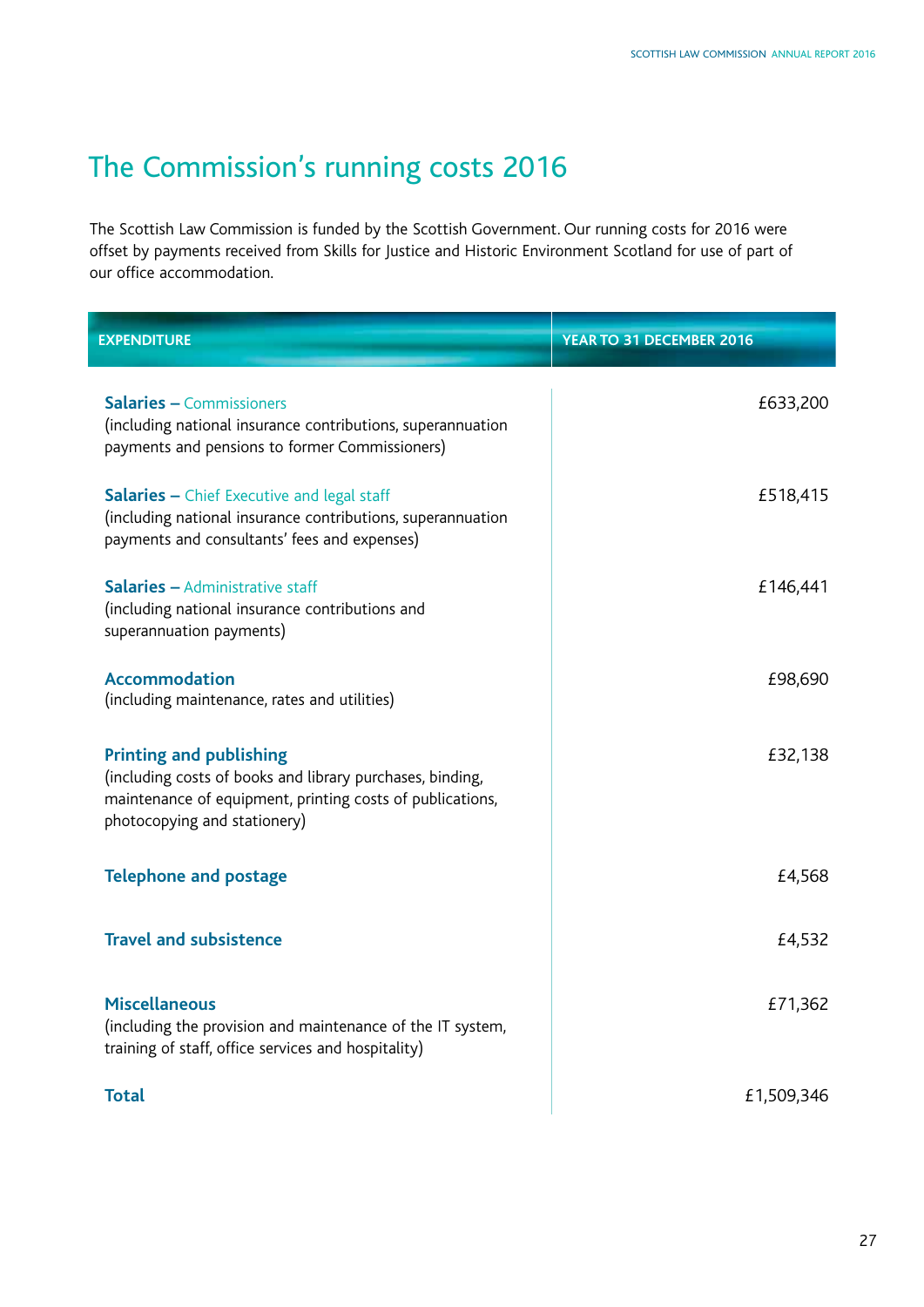# Scottish Law Commission [www.scotlawcom.gov.uk](http://www.scotlawcom.gov.uk)

How we undertake our law reform projects

- **Research into the existing Scots law and review of comparative law**
- **Analysis of problems with the current law**
- **Development of policies for reform**
- **Consultation on proposed reforms**
- **Consideration of consultation responses**
- **Review of policy in the light of consultation**
- **Publication of a report to Ministers with recommendations for reform, including in most cases a draft Bill to implement the recommendations. Implementation of the recommendations in our reports requiring legislation is taken forward in the Scottish Parliament or, in reserved areas of law, in the UK Parliament at Westminster.**
- **Role of advisory groups to assist us with our projects we often set up advisory groups of people with expertise in the relevant areas of law. These small groups provide valuable assistance and guidance to our project teams.**

For more information about the Commission please contact:

 Tel: 0131 668 2131 E-mail: **[info@scotlawcom.gsi.gov.uk](mailto:info%40scotlawcom.gsi.gov.uk?subject=)** � Malcolm McMillan, Chief Executive Scottish Law Commission 140 Causewayside Edinburgh EH9 1PR

Freedom of Information enquiries: [FOI@scotlawcom.gsi.gov.uk](mailto:FOI%40scotlawcom.gsi.gov.uk?subject=)

Website: [www.scotlawcom.gov.uk](http://www.scotlawcom.gov.uk) Twitter: @scotlawcom

This Report is available on our website.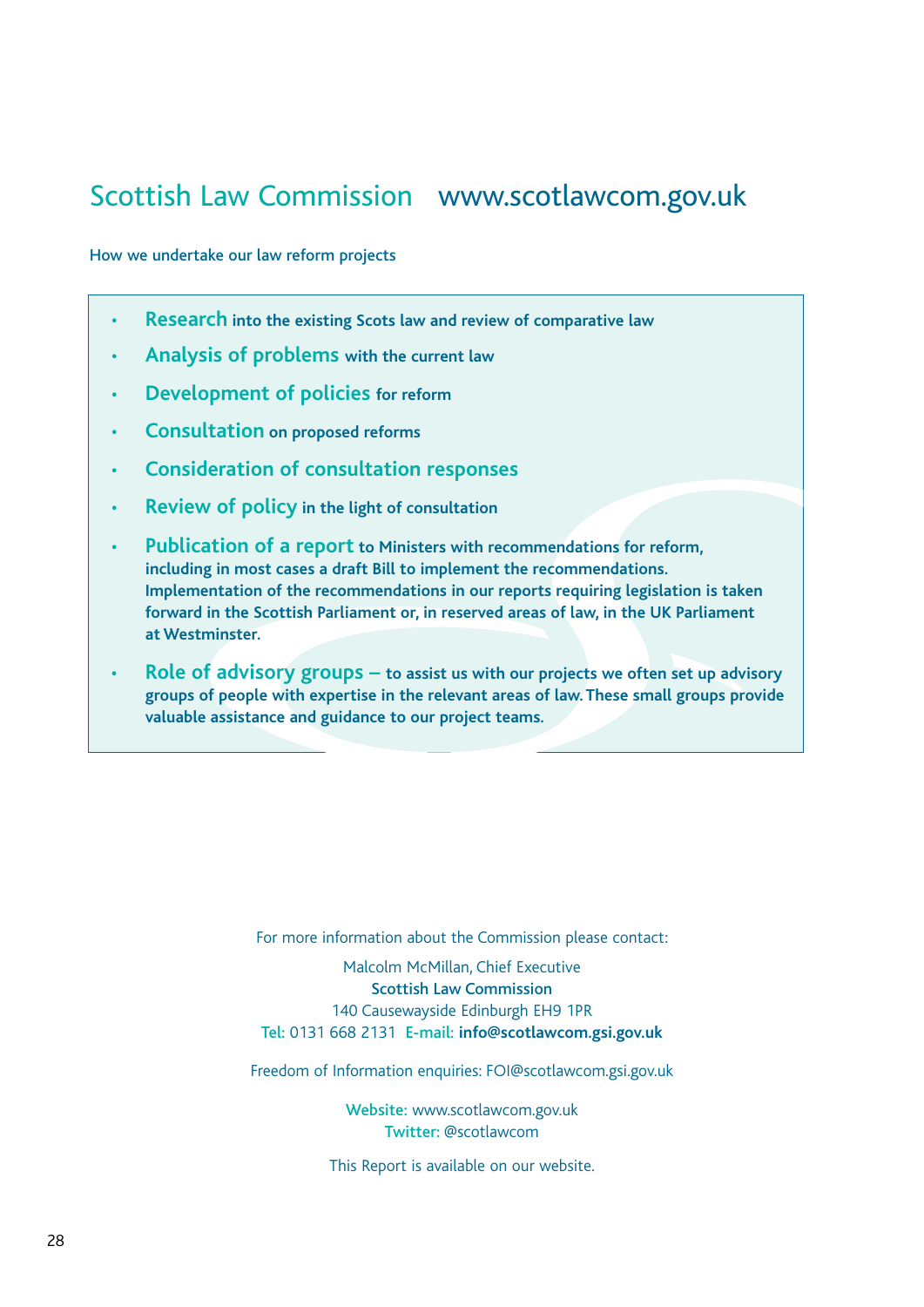